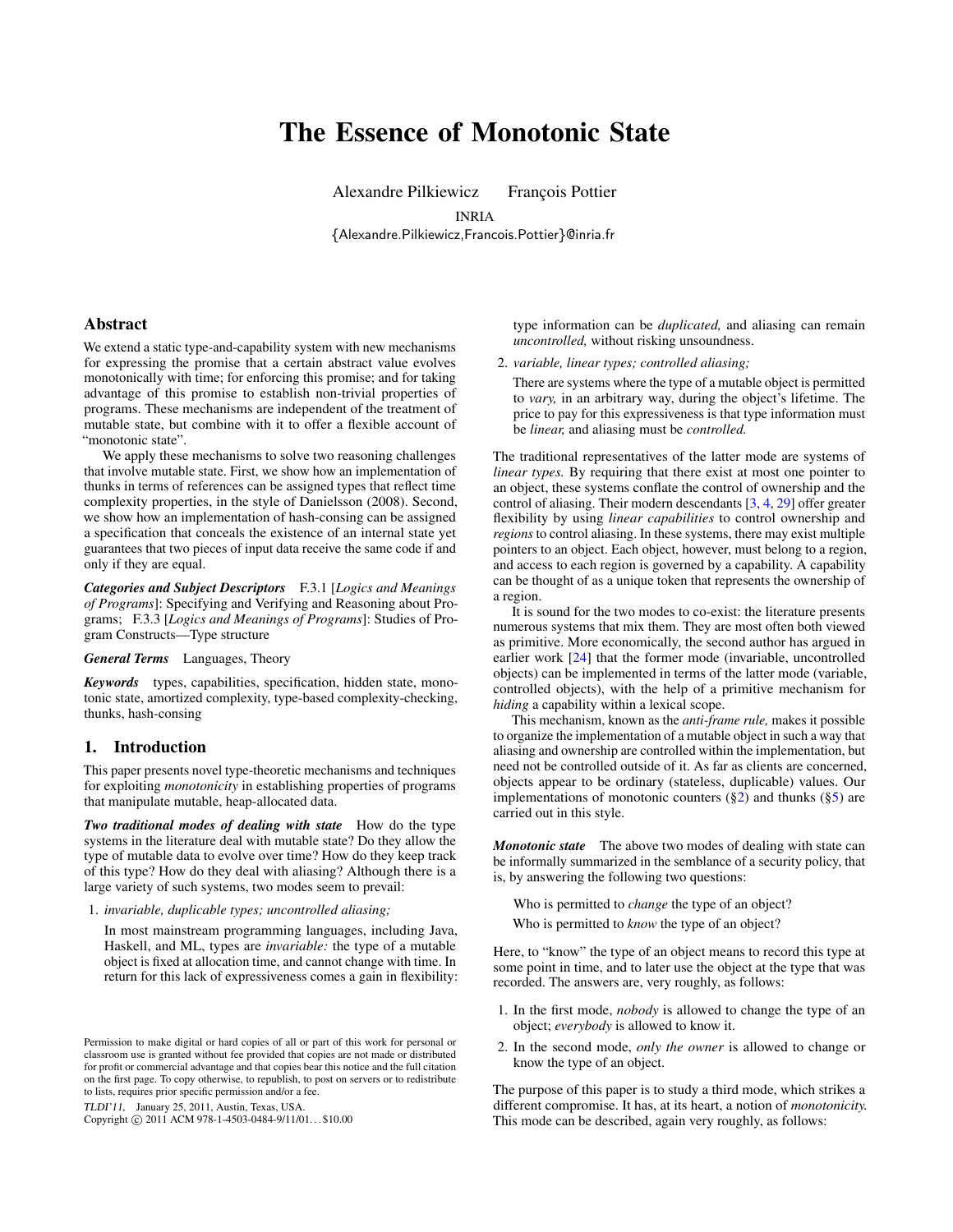3. Only the owner of an object is allowed to change its type, and, furthermore, *only in a monotonic manner,* so that types get "better", in a certain sense, with time. In return for this constraint, *everybody* is allowed to record the type of an object, with the understanding that, by the time this information is exploited, the object may well have a "better" type than the one that was recorded.

The choice of the word "better" is meant to suggest some ordering relation. There is no connection between this ordering and the standard subtype ordering: we do not require types to become more precise with time. The choice of an appropriate ordering, on a caseby-case basis, is in the hands of the programmer.

In this third mode, which we dub "monotonic state", changing the type of an object is a restricted operation: control of ownership and aliasing is still required. However, recording and exploiting the type of an object are unrestricted operations: to a certain extent, this control is relaxed.

*Contributions* The existence of this interesting compromise has been pointed out in the literature ([§7\)](#page-10-0), so it does not constitute, in itself, a contribution of this paper. Our contribution is twofold:

*Contribution 1.* We study monotonic state in a standard type-theoretic setting and explain it in terms of a handful of primitive mechanisms.

The new mechanisms that we propose are simple and elegant (so we claim, that is!), because they are concerned purely with the essence of the interplay between monotonicity and linearity.

In order to define these mechanisms, we need, as our substrate, a type system equipped with capabilities (both linear and nonlinear ones) and with logical assertions (which we view as a particular species of non-linear capabilities). In order to present meaningful applications, we need more, namely: higher kinds, regions, mutable state, and hidden state. This list of extra features is perhaps intimidating, but is in principle independent of the topic of this paper.

As is evident from the verbosity of our code ([§4\)](#page-4-0), our calculus is intended to serve as a kernel language, into which more palatable surface languages equipped with some form of monotonicity can be encoded.

*Contribution 2.* As a non-trivial application, we show how Danielsson's system [\[6\]](#page-12-2) for analyzing the complexity of pure, lazy programs can be programmed up as a library in our imperative, call-by-value setting.

We show how a simple implementation of suspensions, or thunks, can be ascribed a signature that allows a client of the "thunk" abstraction to reason about amortized execution time. This was a challenge because thunks must be ascribed precise types (the type *thunk* carries an integer index, which represents a time bound), yet there must be no control of ownership or aliasing over thunks.

Our result provides a foundational explanation of Danielsson's system: while Danielsson gives a direct proof of the soundness of his system, we encode it into a richer, lower-level system, which allows reasoning about the amortized complexity of imperative ML programs.

*Caveat emptor* We do not, at this time, have a proof of type soundness for the full type system exploited in this paper. We build on two earlier papers by Charguéraud and Pottier [\[3\]](#page-11-0) and by Pottier [\[24\]](#page-12-1). In as-yet-unpublished work, the second author has established the soundness of the combination of these papers: this took a 20000 line Coq proof. In order to justify the ideas presented in this paper, this proof must be extended with support for embedding logical assertions within capabilities, support for fates and predictions, and support for time credits. A generic treatment of

- 1 **let**  $mk() = ref()$  *allocates a fresh counter* 2 **let** *read*  $r = !r$  – *reads a counter*
- 3 **let** *inc r* = *r* :=  $'r + 1$ ; *r increments a counter and returns it*

<span id="page-1-1"></span>Figure 1. An implementation of monotonic counters

<sup>1</sup> type *sc* : VAL

 $2$  val  $mk: unit \rightarrow sc$ 

3 **val** *read* :  $sc \rightarrow int$  ( $0 \leq .$ )

4 val  $inc: sc \rightarrow sc$ 

<span id="page-1-3"></span>

1 **type**  $tc:$  SNG  $\rightarrow \mathbb{Z} \rightarrow$  CAP

2 **val**  $mk: unit \rightarrow \exists \sigma$ . ([ $\sigma$ ]  $*$  *tc*  $\sigma$  0)

<sup>3</sup> val *read* : ∀*i*, σ. [σ] ∗ *tc* σ *i* → *int i* ∗ *tc* σ *i*

4 **val** *inc* :  $\forall i, \sigma$ .  $[\sigma] * tc \sigma i \rightarrow [\sigma] * tc \sigma (i + 1)$ 

<span id="page-1-4"></span>

1 **type**  $mc : \mathbb{Z} \rightarrow VAL$ 

2 val  $mk: unit \rightarrow mc$  0

- 3 val *read* : ∀*i*. *mc i* → *int* (*i* ≤ .)
- <sup>4</sup> val *inc* : ∀*i*. *mc i* → *mc* (*i* + 1)

<span id="page-1-2"></span>

monotonicity is built into the current machine-checked proof, and is exploited in order to justify singleton and group regions. It is hoped that this machinery can also justify fates and predictions.

*Road map* The paper begins with a challenge ([§2\)](#page-1-0). After presenting a 3-line implementation of *monotonic counters* (Figure [1\)](#page-1-1) as well as a plausible signature for them (Figure [4\)](#page-1-2), we ask: *in which known type systems can it be checked that this code satisfies this signature?* We argue that the answer appears to be: *none.* In order to address this challenge, we suggest introducing new type-theoretic mechanisms, called *fates* and *predictions*. After informally presenting these mechanisms  $(\frac{83}{3})$ , we explain how, in combination with a number of orthogonal, pre-existing features, they allow monotonic counters to be type-checked  $(\S4)$ . As a more striking application, we show that they allow transporting Danielsson's analysis of thunks [\[6\]](#page-12-2) from a purely functional, call-by-need language to an imperative, call-by-value setting  $(\S 5)$ . We also present an application to hashconsing ( $\S6$ ). We conclude with a discussion of related work ( $\S7$ ). A summary of the core of our system ([§A\)](#page-12-3) appears in an appendix.

### <span id="page-1-0"></span>2. A challenge: monotonic counters

A *monotonic counter* is an integer counter that offers two operations: *read*, which returns the current value of a counter, and *inc*, which increments a counter, and returns its argument. (The reason for this design choice becomes apparent later on.) A constructor function, *mk*, allows creating fresh counters. An untyped implementation of monotonic counters appears in Figure [1.](#page-1-1) It is trivial: a counter is just an integer reference.

Monotonic counters pose a simple, yet challenging problem. In the following, we present three natural signatures for them, which correspond to the three modes of dealing with state that were reviewed in the introduction  $(\S1)$ . While the implementation of monotonic counters satisfies the first two signatures, it is not clear how to argue that it also satisfies the last one.

*Parenthesis: indexed types* In order for the three signatures to differ in interesting ways, we need precise types: that is, we need a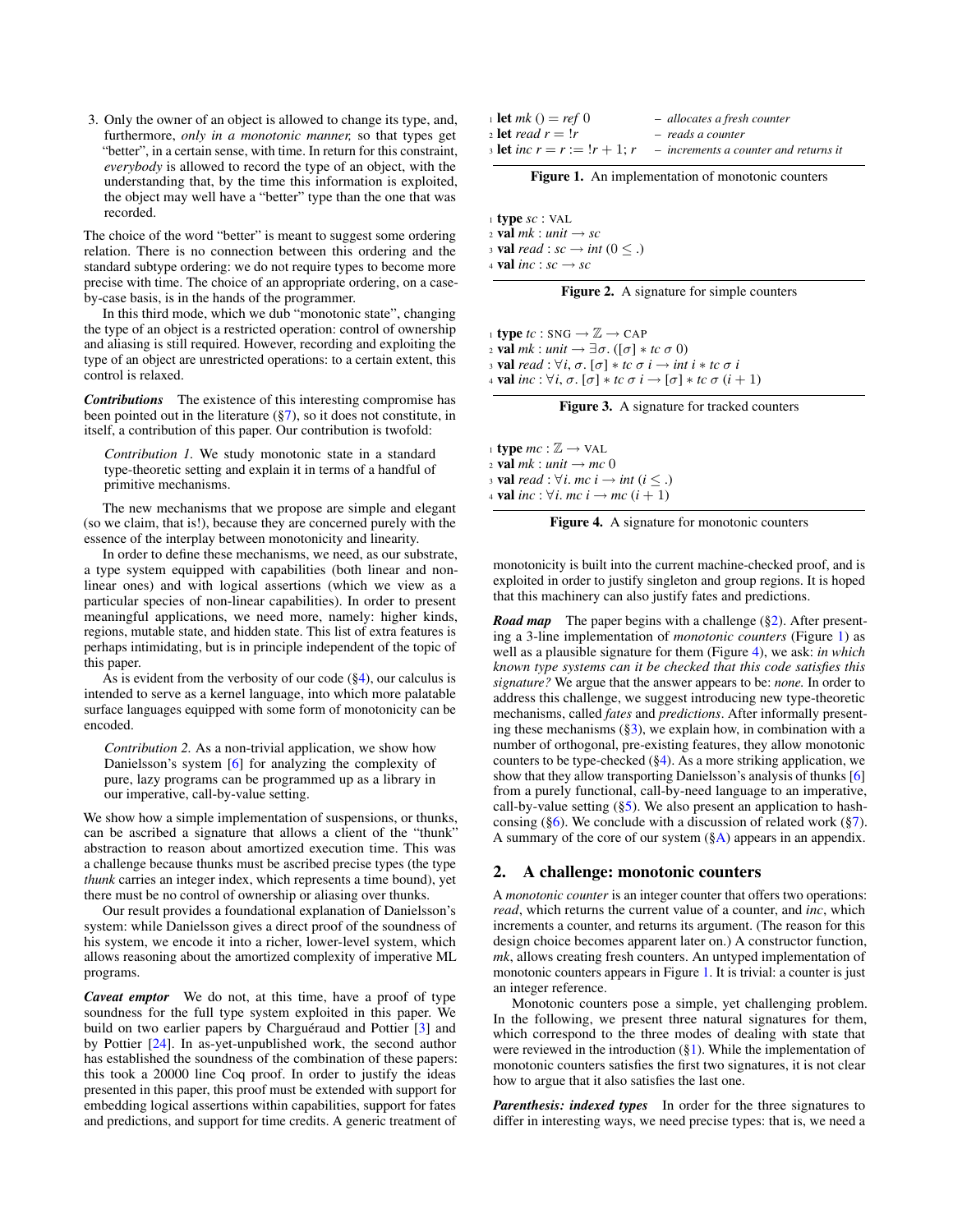type to be able to express an assertion about the integer value of a counter. To this end, we allow types to be parameterized with integer indices, in the style of Xi's Dependent ML [\[32\]](#page-12-4).

Let us briefly review what this means. We write  $\mathbb Z$  for the kind of integer indices. We use a singleton type, *int* i, whose unique inhabitant is the integer value  $i$ . The addition operator has type  $∀ij.int i → int j → int (i + j).$  The traditional, unparameterized type *int* can be viewed as sugar for ∃i.*int* i.

We also use the type *int*  $(i \leq .)$ , whose inhabitants are the integer values *greater than or equal to* i. This type can be defined as  $\exists j$ .(*int*  $j * \langle i \leq j \rangle$ ), where we use *existential quantification* over an integer index j and a *conjunction* of a type, *int* j, and a *proposition* about indices,  $\langle i \leq j \rangle$ . We note that, if  $i \leq j$  holds, then *int* ( $j \leq$  .) is a *subtype* of *int* ( $i \leq$  .). This fact intuitively reflects the set-theoretic inclusion  $[j, \infty) \subseteq [i, \infty)$ . Here, it can be derived from the definition of *int*  $(i < .)$ .

*A signature for simple counters* In the first signature (Figure [2\)](#page-1-3), the operations *read* and *inc* have simple types. The type *sc* of *simple counters* is abstract: it is internally defined as *ref* (*int*  $(0 \le .)$ ), where *ref* is ML's reference type constructor. (We write VAL for the kind of ordinary types, that is, types that classify values. Other kinds appear later on.) This definition encodes the invariant that the value of a counter is a nonnegative integer. This allows *read* to have codomain *int*  $(0 \leq .)$  rather than just *int*.

Because *sc* is an abstract type, the reference *r* is accessible only through *read* and *inc*. This guarantees that counters are monotonic, that is, their value can only grow with time. However, this is only an *informal* guarantee. The type-checker is unaware of this property, which it can neither check nor exploit.

This signature is imprecise: it does not reflect the fact that *inc* increments its argument. In the setting of an ML-like type system, despite the availability of indexed types, this seems to be the best signature that one can express *and implement.*

*A signature for tracked counters* In a type-and-capability system [\[3,](#page-11-0) [4,](#page-11-1) [29\]](#page-12-0), access to a reference is governed by a linear capability, so that type-varying updates (also known as *strong updates*) are sound. In Charguéraud and Pottier's notation [\[3\]](#page-11-0), for instance, a counter inhabits a *singleton region* σ. The type of the reference *r* is written  $[\sigma]$ , read "at  $\sigma$ ", and means that r is the single inhabitant of the region  $\sigma$ . Access to  $r$  is governed by a capability of the form  $\{\sigma : ref (int i)\}\$ , where the integer index i represents the current state of the counter. This capability must be presented when the reference is read or written. A *read* operation returns an identical capability. An *inc* operation returns an updated capability,  $\{\sigma : ref(int (i + 1))\}$ . This is a strong update.

In such a system, a signature for *tracked counters* can be defined and implemented (Figure [3\)](#page-1-4). There,  $tc \sigma i$  is an *abstract capability*, analogous to an *abstract predicate* in separation logic, which hides the fact that the implementation of a counter is an integer reference. It is internally defined as  $\{\sigma : ref (int i)\}\)$ . (We write SNG for the kind of singleton regions and CAP for the kind of capabilities.)

The function *mk* has codomain  $\exists \sigma . (|\sigma| * tc \sigma 0)$ . This means that *mk* returns: (i) a region  $\sigma$ ; (ii) a value, of which nothing is known, except it inhabits  $\sigma$ ; and (iii) a capability  $tc \sigma$  0. This capability guarantees that *the inhabitant of*  $\sigma$  *is a counter in state 0.* At the same time, it represents the *ownership* of this counter, that is, the right to pass this counter as an argument to *read* and *inc*.

Accordingly, the functions *read* and *inc* require not only a value of type  $[\sigma]$ , but also a capability *tc*  $\sigma$  *i*, which serves as a proof of ownership and indicates that the counter is initially in state  $i$ . Out of this, *read* produces a pair of *the integer* i and an unmodified capability, while *inc* produces a pair of an unmodified value and an updated capability  $tc \sigma (i + 1)$ .

This interface is strong: thanks to capabilities, the state of a counter is *tracked* in a precise manner. Unfortunately, there is a price to pay: this interface imposes restrictions on aliasing and ownership. The fact that  $tc \sigma i$  is a *linear* capability means that every counter must have a unique owner. This effectively restricts the use of tracked counters to linear data structures, that is, data structures without sharing.

*A signature for monotonic counters* Is it intuitively sound to make an assertion about the value of a counter without imposing any restriction on aliasing or ownership? Yes. Because the value of a counter *increases* with time, it is possible for a client to maintain a sound *under-approximation* of it. This is permitted by the signature in Figure [4,](#page-1-2) where the type *mc* of *monotonic counters* is now integerindexed.

What is the intuitive meaning of the type *mc* i? Certainly, the index i cannot reflect the *exact* internal state of the counter, but must represent a *lower bound*. Indeed, if *x* has type *mc* i, then, after an application of *inc* to *x*, the variable *x* still has type  $mc$  *i*, even though the internal state of the counter  $x$  has just changed. More deeply, if some variable *y* also has type *mc* i, then, after this application, *y* still has type *mc* i. Yet, because *x* and *y* may be aliases, the state of the counter *y* could have just changed as well. So, the intuitive interpretation of *mc* i is:

#### *mc* i *is a type of monotonic counters whose internal state is at least* i*.*

It is straightforward, although not quite trivial, to *informally* convince oneself that this signature is sound. Consider a counter *x*, of type *mc* i, where i represents a lower bound on *x*'s internal state j, that is,  $i \leq j$  holds. Invoking *read* returns j, which has type *int*  $(i \leq .)$ , as advertised. Invoking *inc* updates the internal state to  $j + 1$ , of which  $i + 1$  is a lower bound, so it is sound for *inc* to advertise a return type of  $mc(i + 1)$ . Furthermore, i remains a lower bound of  $j + 1$ , so it is sound to continue using x at type mc i.

An unusual feature of this signature is that, even though *inc* returns its argument, it ascribes a *more precise* type to its result than to its argument! (To permit such a type refinement is the reason why we decided that *inc* should return its argument.) This allows keeping track of a lower bound on the internal state of a counter. For example, *read (inc (mk ()))* has type *int*  $(1 \le .)$ . This may seem a tiny achievement; yet, such a feature is essential in our encoding of Danielsson's analysis of thunks. There ([§5\)](#page-6-0), the function *pay* is analogous to *inc*, in that it also returns its argument at a better type.

The signature of monotonic counters is stronger than the simple signature of Figure [2.](#page-1-3) (Indeed, the latter can be implemented in terms of the former, by defining *sc* as  $\exists i.(mc \, i * \langle 0 \le i \rangle)$ .) On the other hand, it is incomparable with the signature of tracked counters (Figure [3\)](#page-1-4). The latter allows keeping exact track of the state of a counter, while the former only allows keeping track of a lower bound. On the other hand, the latter comes with restrictions on aliasing and ownership, while the former does not.

*The challenge* ML, extended with indexed types, allows writing down the signature in Figure [4,](#page-1-2) and allows clients of this signature to be written and type-checked. However, it does not allow checking that the code in Figure [1,](#page-1-1) augmented with a suitable definition of *mc*, satisfies this signature. Neither do the type-and-capability systems that we are aware of. In the following, we extend such a system with new mechanisms  $(\S 3)$  that address this challenge  $(\S 4)$ .

### <span id="page-2-0"></span>3. Fates and predictions

Perhaps the most obvious approach to addressing the challenge would be to build monotonicity directly into references, by making *monotonic references* a primitive notion. We quickly abandoned this approach, however, for several reasons.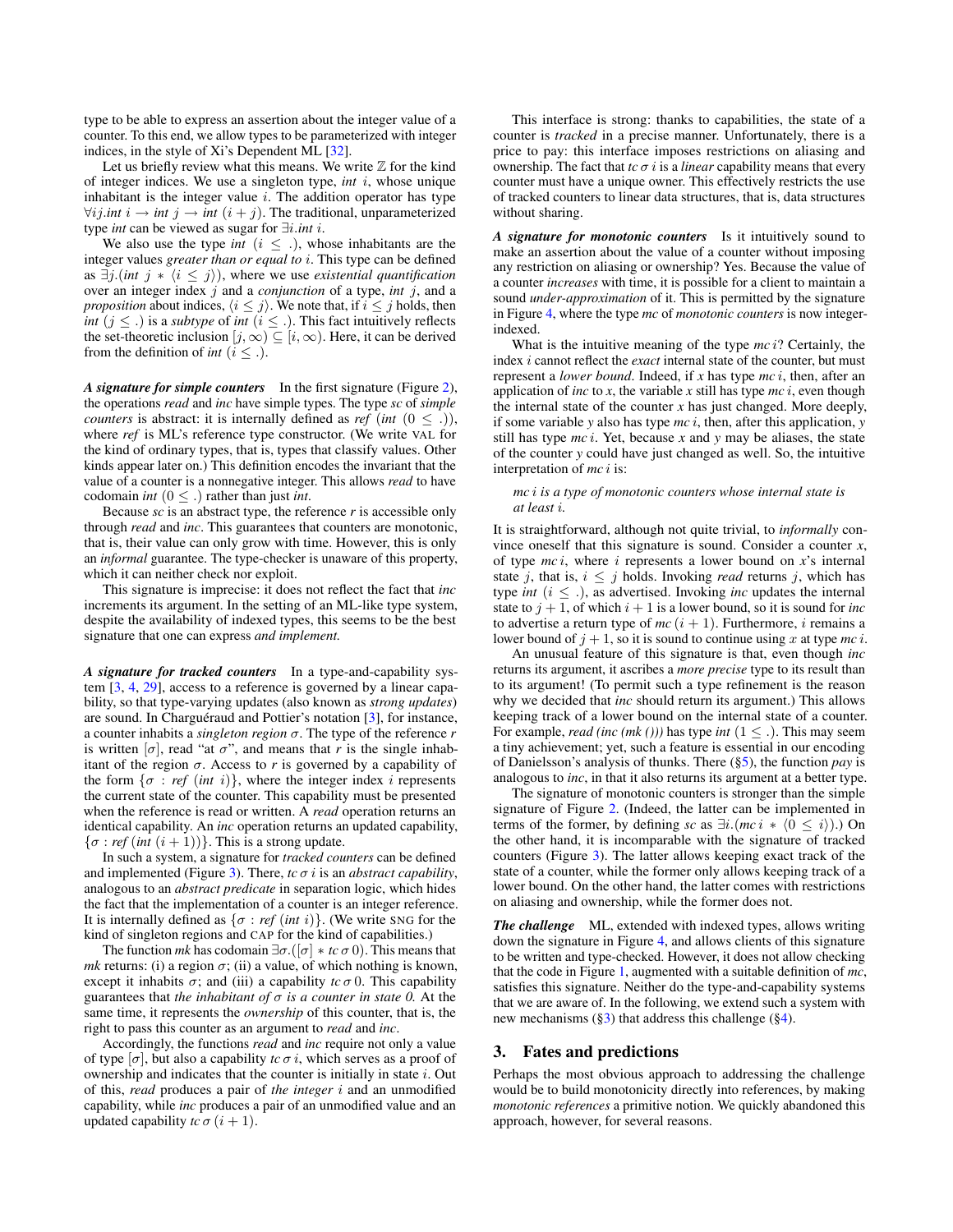First, monotonicity is sometimes not a property of a single reference cell, but of a composite data structure. For example, in our application to hash-consing  $(\S6)$ , a hash table encodes a mathematical function whose graph grows with time (with respect to set-theoretic inclusion, ⊆). A primitive notion of a monotonic reference would not support these non-trivial applications.

Second, requiring monotonicity to hold between *any two points* in time would be too inflexible. It is desirable to allow monotonicity to be *temporarily* violated, as long as this remains in some sense *unobservable* from the outside. This is again evident in advanced applications  $(\S6)$ : because updates to a complex data structure are not atomic, monotonicity does not make sense while an update is in progress. Again, perhaps one could build this flexibility into a set of *ad hoc* typing rules for monotonic references; here, however, it is obtained via the anti-frame rule.

*Fates* Instead of monotonic references, we introduce *monotonic ghost variables,* or *fates,* for short. A fate can be thought of as a mutable memory location that does not exist at runtime and whose value can only grow with time. A fate is controlled by a linear capability, just as if it did exist in the runtime heap.

Fates are not tied to references or objects. Furthermore, as we will see, there is no need for fates to temporarily disobey monotonicity. For these reasons, the rules that govern fates are simple and lightweight. In a sense, fates distill the *essence* of monotonicity: they describe the interplay between linearity and monotonicity, and nothing else.

In order to express the fact that the value of a certain fate reflects the state of a certain reference, or of an entire data structure, one sets up an explicit *invariant*. The anti-frame rule [\[24\]](#page-12-1) offers a mechanism for this purpose. The invariant, a capability, is invisible (and must hold) outside of a certain lexical scope, and is visible (and can be temporarily violated) within that scope. This approach, it turns out, addresses all three previously mentioned issues.

*Types and laws* Because a fate does not exist at runtime, it does not contain a *programming language* value (e.g., a machine integer, a λ-abstraction, a memory location, etc.), but a *mathematical* value (e.g., an integer, a set of integers, a function of integers to sets of integers, etc.). In other words, the *type* T of a fate is a type of the ambient logic. Any sound logic that is powerful enough for the intended application can serve as the ambient logic. For instance, in the case of monotonic counters, Presburger arithmetic would be sufficiently expressive and would permit decidable typechecking. For more advanced examples, the ambient logic could be the Calculus of Inductive Constructions, so that our type-checker ships proof obligations to the Coq proof assistant. (In this paper, for the sake of uniformity, we place ourselves in this case.) A soundness proof for our system should in principle be independent of the choice of an ambient logic.

A fate of type T must be equipped with a *law* R, that is, a preorder over T. The law defines what it means for the value of a fate to *grow*. Each fate can have its own type  $T$  and law  $R$ , which are fixed when it is created. A law need not be a total order: some applications of fates involve partial orders  $(\S6)$ .

In our running example, a fate is used to reflect the value of a monotonic counter. Its type is  $Z$ , the type of the mathematical integers; its law is the ordering  $\leq$  over  $\mathbb{Z}$ . For simplicity, we fix this special case in the following explanations.

*Creating a fate* Since fates do not exist at runtime, none of the primitive operations over fates has a runtime effect. These operations can be thought of as type annotations, and are erased before the program is executed. More precisely, we will view them as *subsumption axioms*. For instance, the creation of a fresh fate is

permitted by the following axiom:

$$
\emptyset < \exists \varphi . \{\varphi : i\}
$$

Such an axiom means that the capability on the left-hand side can be transformed into the capability on the right-hand side. Here, out of nothing, one obtains a fresh *fate*  $\varphi$ , together with a *capability*, written  $\{\varphi : i\}$ , which represents both the *ownership* of the fate  $\varphi$ and the *knowledge* that the current value of the fate is i. (Here, i, the initial value of the fate, can be any element of  $\mathbb{Z}$ .) This capability is *linear:* a fate has at most one owner.

This axiom can be compared with the type of the primitive operation for allocating a fresh reference [\[3\]](#page-11-0):

$$
ref: \tau \rightarrow \exists \sigma.([\sigma] * {\sigma : ref \tau})
$$

When provided with an initial value of type  $\tau$ , this operation allocates a fresh reference cell in the heap, and returns: (i) a singleton region  $\sigma$ ; (ii) a memory location, of type  $[\sigma]$ , the single inhabitant of this region; (iii) a capability  $\{\sigma : ref \tau\}$ , which represents both the ownership of the region and the knowledge of its type. Creating a fate is analogous to allocating a reference, in that it creates a fresh name and produces a capability. It differs in that no runtime values are involved, and the heap is unaffected.

*Updating a fate* The owner of a fate is free to update it at any time, provided the new value is provably related to the current value. This is expressed as follows:

$$
\{\varphi : i\} * \langle i \leq j \rangle < : \{\varphi : j\}
$$

That is, the value of the fate can be changed from  $i$  to  $j$ , provided the proposition  $i \leq j$  holds. If **P** is a proposition of the ambient logic, then  $\langle P \rangle$  is a *duplicable* capability, a witness for P. This axiom is analogous to the *strong update* of a reference [\[3\]](#page-11-0), in that a capability is consumed and a potentially different capability is produced. It differs in that no runtime values are involved and updates are required to be monotonic. The capability  $\langle i \leq j \rangle$  on the left-hand side can be thought of as a *proof obligation*.

*Tying a fate to a piece of runtime state* The internal state of a monotonic counter consists of an integer reference, which inhabits a region  $\sigma$ , and of a fate  $\varphi$ . How do we express the fact that the value of the fate is kept synchronized with the content of the reference? The answer is simple: the capabilities that respectively govern the reference and the fate must *share* an integer index. The composite capability:

$$
\exists i. (\{\sigma : \text{ref int } i\} * \{\varphi : i\})
$$

not only represents the ownership of both the reference and the fate, but also indicates that they share a common value  $i$ . By existentially abstracting over  $i$ , we make this capability suitable for use as an *invariant* that remains true even as the counter is incremented. In the following ([§4\)](#page-4-0), this invariant is *hidden*, so that it is invisible to a client of the monotonic counter abstraction. It is visible only within the implementation of monotonic counters, where it can be temporarily broken, provided it is restored before control is returned to the client. One cannot forever escape one's fate!

*Making predictions* We are still missing a piece of the puzzle. A capability  $\{\varphi : i\}$  represents, *at the same time*, the ownership of a fate and an assertion about its value. In other words, so far, only the owner of a fate can assert a proposition about its value. However, in our planned application to monotonic counters, a client must be allowed to assert that the state of a counter is at least  $i$ , for a certain integer  $i$ , even though the client does not own the counter. How could we solve this difficulty?

This is where monotonicity comes into play. Because a fate is constrained to evolve in a monotonic manner, its current value serves as a *prediction* of its future values: if the current value is  $i$ , it is safe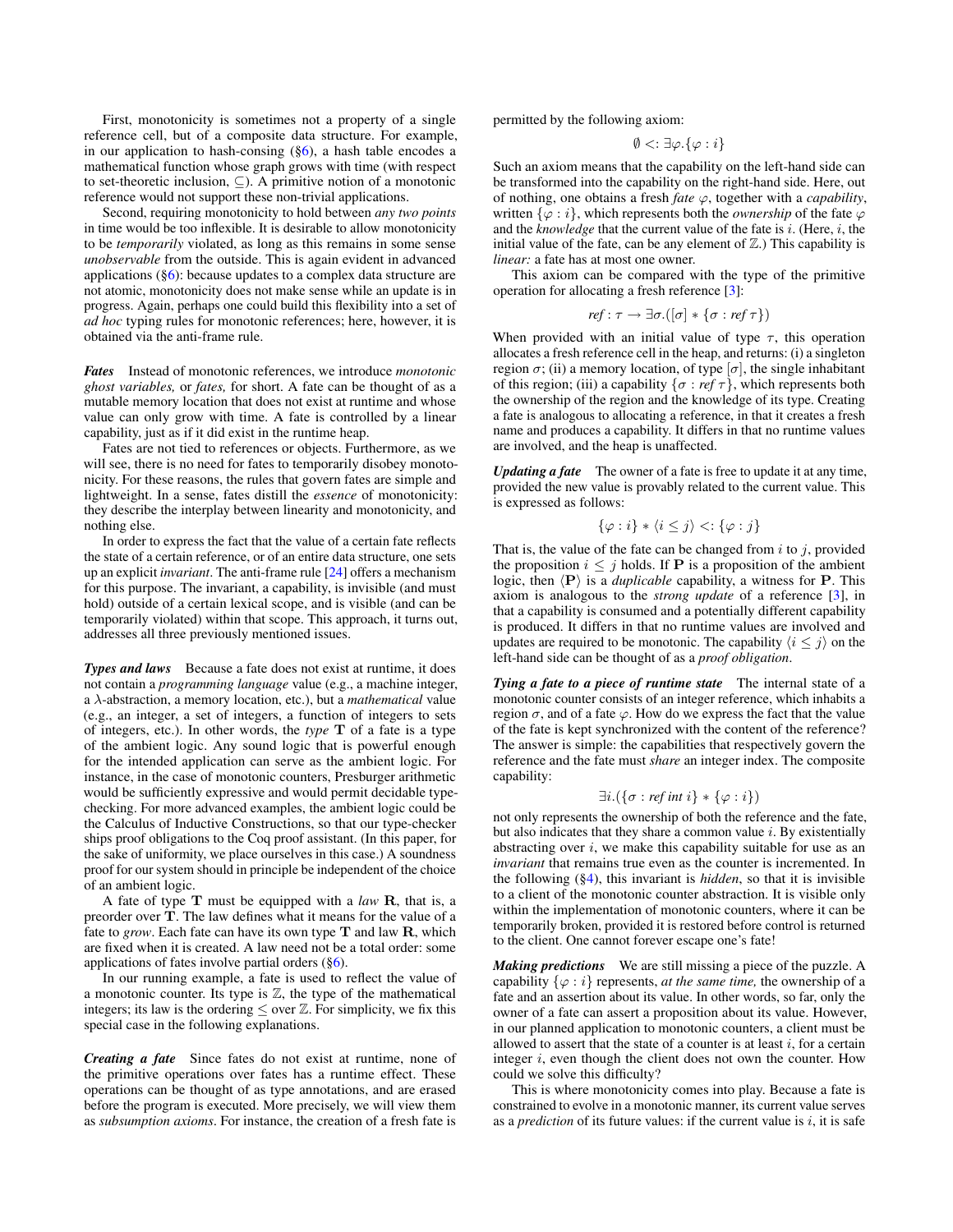to assert that any future value j satisfies  $i \leq j$ . *Making* such a prediction requires knowledge of the current value  $i$ , which in turn requires ownership of the fate. However, once such a prediction is made, it can never be contradicted by updating the fate, so it remains valid forever. For this reason, a prediction can be considered a *duplicable capability,* separate of the linear capability that governs of the fate. A prediction is created as follows:

$$
\{\varphi : i\} < : \{\varphi : i\} * \langle \varphi : i\rangle
$$

We write  $\langle \varphi : i \rangle$  for the prediction that *the value of*  $\varphi$  *will always be at least* i*.* It can also be understood as an *observation* of some state of  $\varphi$  that is sufficient to guarantee that the value of  $\varphi$  will always be at least  $i$ . Both points of view are useful, so, in the following, we make use of both of the words "prediction" and "observation". The above axiom states that the owner of a fate can, at any time, produce an observation of the fate's current state or, equivalently, a prediction of its future states.

How does this solve the difficulty with which we were faced? A prediction  $\langle \varphi : i \rangle$  is *non-linear*. It does not represent the ownership of the fate  $\varphi$ , yet it does represent an assertion about its state. So, *it is now possible to make an assertion about a piece of state that one does not own.* Our implementation of monotonic counters ([§4\)](#page-4-0) retains ownership of the fate, but creates predictions that it passes to its clients.

*Exploiting predictions* Predictions—at least in our system!—are true and remain so forever. As a result, comparing an old prediction with the present state allows knowledge to be gained: one learns that the present state conforms to what was predicted. This is stated as follows:

$$
\langle \varphi : i \rangle * \{ \varphi : j \} \langle i \leq j \rangle * \{ \varphi : j \}
$$

If it was once predicted that the state would always be at least  $i$ , and if the present state is j, then  $i \leq j$  must hold. In other words, exploiting a prediction produces a new logical fact, which can later be used in a proof.

As explained earlier, our implementation of monotonic counters ([§4\)](#page-4-0) uses the internal invariant:  $\exists i.({\{\sigma : ref \text{ int } i\} * {\{\varphi : i\}}).$  Once unpacked, this becomes:  $\{\sigma : ref \text{ int } j\} * \{\varphi : j\}$ , where a fresh integer index  $j$  represents the current state of the reference and the fate. Now, imagine that a client presents us with an old prediction, of the form  $\langle \varphi : i \rangle$ . This prediction must have been created earlier within the implementation of monotonic counters, handed to a client, carried around for a while by the client, and is now being presented back to us. By exploiting it, we learn  $i \leq j$ , that is, we learn that the current state is as good as or superior to what the client expects. In its absence, nothing would be known about the current state, since  $j$ is just an abstract integer index.

Since the reference has type *ref int j*, reading it yields a value of type *int* j, which, thanks to the proposition  $i \leq j$ , is a subtype of *int* ( $i \leq$ .). In other words, the *read* operation produces a value of type *int* ( $i \leq$ .), provided the client hands it the prediction  $\langle \varphi : i \rangle$ .

*Weakening predictions* A prediction can be weakened to one that permits more numerous potential futures:

$$
\langle i \leq j \rangle * \langle \varphi : j \rangle \langle \varphi : i \rangle
$$

This is used in the implementation of monotonic counters ([§4\)](#page-4-0). In the *inc* operation, after the reference and the fate have been updated from  $j$  to  $j + 1$ , the following capability is available:

$$
\{\sigma : ref\ int\ (j+1)\} * \{\varphi : j+1\}
$$

At this point, we wish to create a new prediction, based on the new state, and return it to the client. So, we construct the prediction  $\langle \varphi : j + 1 \rangle$ . This prediction is valid; however, it cannot be returned to the client, because it mentions  $j$ , a variable that was introduced by unpacking our existentially quantified invariant. The client knows nothing about  $j$ , the true current state of the counter; it only knows about i, the value that it has observed in the past. Thus, we *weaken* the prediction  $\langle \varphi : j + 1 \rangle$  by changing it into  $\langle \varphi : i + 1 \rangle$ . This is valid, because we know  $i \leq j$ , which implies  $i + 1 \leq j + 1$ . The weakened prediction can now be handed back to the client. In summary, *inc* produces the prediction  $\langle \varphi : i + 1 \rangle$ , provided the client hands it the prediction  $\langle \varphi : i \rangle$ .

*Joining predictions* If it has been predicted that the value of  $\varphi$ will remain above  $i$  and above  $j$ , then its (unknown) current value must be a common upper bound of  $i$  and  $j$ . Thus, it is safe to produce a new prediction of *some* common upper bound k of i and  $j$ . Ownership of the fate is not required.

$$
\langle \varphi : i \rangle * \langle \varphi : j \rangle \langle : \exists k. (\langle i \mathbf{R} k \rangle * \langle j \mathbf{R} k \rangle * \langle \varphi : k \rangle)
$$

The need for this axiom arises when  $R$  is not a total order. For instance, it plays a key role in our application to hash-consing  $(\S6)$ . There, it is not even the case that every two elements  $i$  and  $j$  admit a common upper bound with respect to  $\bf{R}$ . Even in this case, the axiom is sound, and all the more useful.

### <span id="page-4-0"></span>4. Application: monotonic counters

We now put everything together and explain how to typecheck monotonic counters. The code, which appears in Figure [5,](#page-5-0) consists of four definitions, for *mc*, *mk*, *read*, and *inc*.

*Surface syntax* Whereas this paper is concerned only with type checking in a core calculus, our illustrative examples are expressed in a plausible but informal sugared syntax, with some degree of inference of types and capabilities. In particular, the keywords let fate, set fate, make, and exploit are used to create (and name) a fate, update a fate, make (and weaken) a prediction, and exploit a prediction, respectively. We use let cap to define an abbreviation for a capability. We use pack cap and unpack cap to introduce and eliminate existentially quantified capabilities. We use got cap to assert that a certain capability is held: this is a machine-checkable comment. The construct "**hide**  $I = C$  **outside of** t", proposed by the second author in earlier work [\[24\]](#page-12-1), has the double effect of introducing  $I$  as an abbreviation for the capability  $C$  within the term t, and of making the capability *I* invisible outside of the term t. None of these constructs has a runtime effect: they are used by the type-checker only. In addition, we use ordinary pack and unpack constructs to introduce and eliminate existential types.

**Definition** What is, *really*, a monotonic counter with index  $k$ ? According to the definition of *mc* (lines [1–](#page-5-1)[5](#page-5-2)), it is:

for *some* abstract notion of an observation of an integer (line [2](#page-5-3)),

a pair of two functions, or *methods*, where the *read* method (line [3](#page-5-4)) accepts an observation of *any* integer i and produces an integer value that is no less than i, and the *inc* method (line [4](#page-5-5)) expects an observation of *any* integer i and produces an observation of  $i + 1$ ,

packaged together with an observation of  $k$  (line [5](#page-5-2)).

The parameter k occurs *only* in the last component. It does not occur in the type of the methods! In other words, over the lifetime of a monotonic counter, observations of the counter in various states are created, but the vector of methods remains unchanged.

Because *obs* is a non-linear capability, *mc* k is a non-linear type, as desired. (We write DCAP for the kind of non-linear, or *duplicable*, capabilities. It is a sub-kind of CAP.) This is a key point.

*Construction* How does one construct a monotonic counter? Let us now review the definition of *mk* (lines [7–](#page-5-6)[47](#page-5-7)).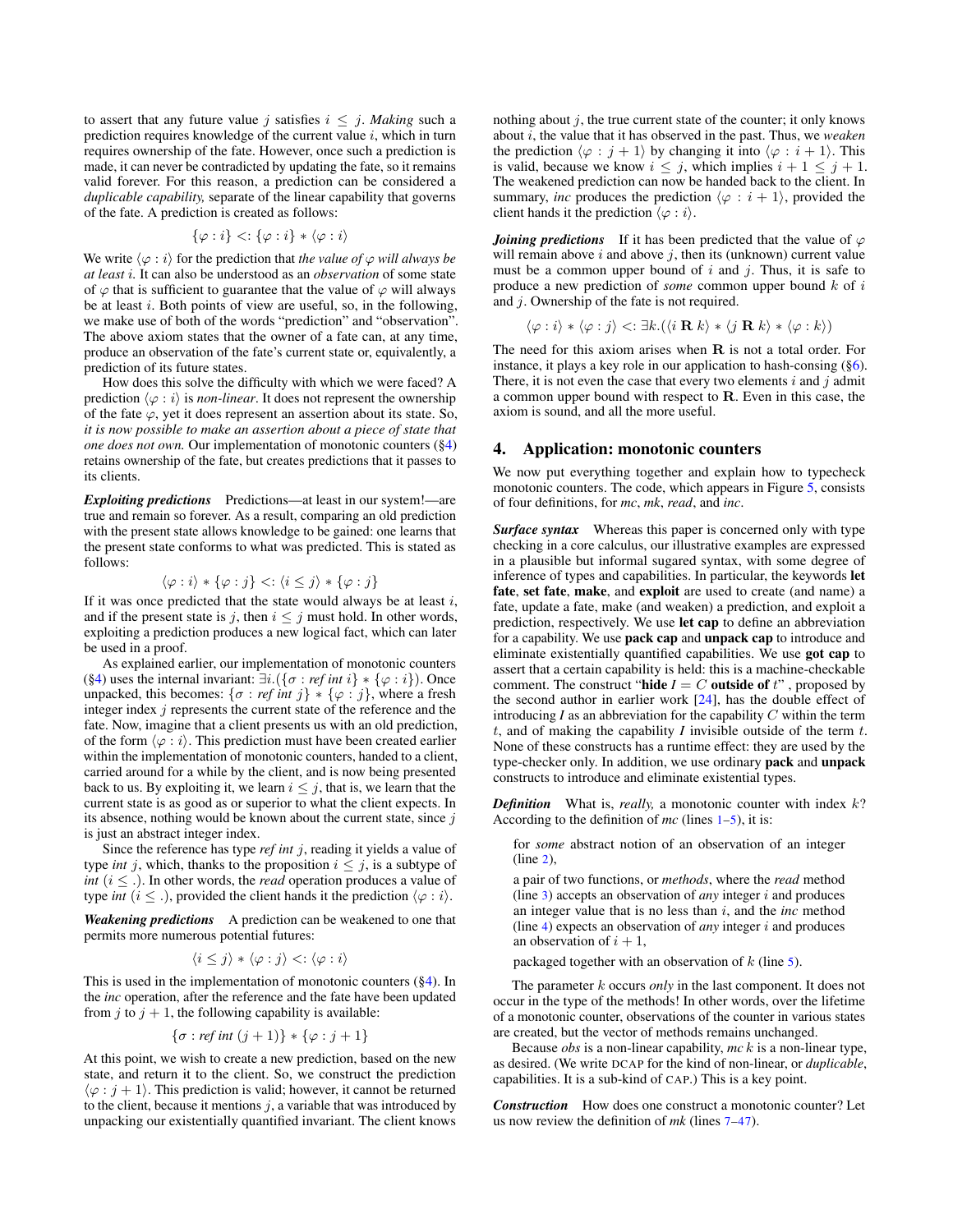<span id="page-5-16"></span><span id="page-5-14"></span><span id="page-5-13"></span><span id="page-5-12"></span><span id="page-5-10"></span><span id="page-5-9"></span><span id="page-5-8"></span><span id="page-5-6"></span><span id="page-5-5"></span><span id="page-5-4"></span><span id="page-5-3"></span><span id="page-5-2"></span><span id="page-5-1"></span>**type**  $mc \, k =$  – the type of monotonic counters  $∃obs : \mathbb{Z} → DCAP.$  $((\forall i. \text{ unit} * obs i \rightarrow int (i \le .)) \times$  $(\forall i. \text{ unit} * obs \text{ } i \rightarrow \text{unit} * obs \text{ } (i + 1))) *$ <sup>5</sup> *obs k* 6  $\tau$  **let**  $mk$  :  $unit \rightarrow mc$   $0 =$  $\delta$   $\lambda$ (). 9 let fate  $\varphi$  : FATE  $\mathbb{Z}$  ( $\leq$ ) = 0 in **got cap**  $\{\varphi: 0\}$ ; – *we own the fate, in state* 0 **let cap** *obs*  $i = \langle \varphi : i \rangle$  **in** – *a notation for observations*  make *obs* 0; – *make an initial observation* let σ, (*r* : [σ]) = *ref* 0 in – *allocate a fresh reference* **got cap**  $\{\sigma: ref \text{ int } 0\};$  – we own the reference, in state 0 15 let *methods* : – *build a vector of methods* 17 (∀*i*. *unit*  $*$  *obs i* → *int* (*i* ≤ .)) ×  $(\forall i. \text{unit} * obs \text{ } i \rightarrow \text{unit} * obs \text{ } (i + 1)) =$ 19 hide *I* = – *I is visible only to the methods*  $\exists j. (\{\sigma : ref \ int j\} * \{\varphi : j\})$  outside of pack cap *I*; – *this establishes the invariant* 24 **let** read :  $\forall i$ . *unit*  $*$  *obs*  $i * I \rightarrow int$  ( $i \leq .$ )  $* I =$  $_{26} \lambda()$ . let  $j =$  unpack cap *I* in 28 got cap  $obs i * {\sigma : ref int j} * {\phi : j};$ **exploit** *obs i*;  $-$  *this yields i*  $\leq j$ **let** *c* : *int*  $j = !r$  in **let**  $c : \text{int}(i \leq .) = c \text{ in } -a \text{ subsumption step}$  pack cap *I*; <sup>33</sup> *c* 34 and  $inc : \forall i$ . *unit*  $* obs i * I \rightarrow unit * obs (i + 1) * I =$  $35 \lambda()$ . let  $j =$ **unpack cap** *I* in **got cap**  $obs i * {\sigma : ref int j} * {\phi : j};$ **exploit** *obs i*;  $-$  *this yields i*  $\lt j$  $r := |r + 1;$ **set fate**  $\varphi := j + 1$ ; – *a monotonic update* **got cap** *obs i*  $*(\sigma : ref \text{ int } (j + 1)) * {\varphi : j + 1};$ **make** *obs*  $(i + 1)$ ; – *permitted*, *since*  $i + 1 \leq j + 1$ **pack cap** *I*  $-$  *the witness is*  $j + 1$ <sup>44</sup> in (*read*, *inc*) – *this is the vector of methods* in got cap *obs* 0; – *still got that initial observation* pack *methods* as *mc* 0 48 let *read* : ∀*k*. *mc k* → *int* (*k* ≤ .) = λ(*c* : *mc k*). let *obs*, *methods* = **unpack** *c* in **let** (*read*,  $\Box$ ) = *methods* in got cap *obs k*; <sup>54</sup> *read* () 55 **let** *inc* :  $\forall k$ *. mc*  $k \rightarrow mc$   $(k + 1) =$  λ(*c* : *mc k*). 58 let *obs*, *methods* = **unpack**  $c$  **in let**  $(\_$ *, inc* $) =$  *methods* in got cap *obs k*; <sup>61</sup> *inc* (); **got cap** *obs*  $(k + 1)$ ; **pack** *methods* **as**  $mc (k + 1)$ 

<span id="page-5-27"></span><span id="page-5-26"></span><span id="page-5-25"></span><span id="page-5-24"></span><span id="page-5-23"></span><span id="page-5-22"></span><span id="page-5-21"></span><span id="page-5-20"></span><span id="page-5-19"></span><span id="page-5-18"></span><span id="page-5-11"></span><span id="page-5-7"></span><span id="page-5-0"></span>Figure 5. Monotonic counters

In the prologue (lines  $9-14$  $9-14$ ), a fresh fate  $\varphi$  and reference *r* are created. The notation *obs* i is introduced for an observation of the fate  $\varphi$  in state *i*, and an initial observation *obs* 0 is made.

Next, the methods that read and increment the counter are defined (lines [16](#page-5-10)[–45](#page-5-11)). There are *two views* of these methods: an internal view, where an invariant *I* occurs in the type of the methods, and an external view, where *I* no longer appears. The invariant *I*, defined on line [20](#page-5-12), requires  $\varphi$  and *r* to share a common (but unspecified) value  $j$ . It is immediately established (line  $23$ ).

The methods *read* and *inc* are first defined *within* the scope of the hide construct. As a result, they have access to *I*, and must preserve it: the capability *I* appears in their argument and result types (line [25](#page-5-14) and line [34](#page-5-15)). This is the *internal view* of the methods.

Next, a pair of *read* and *inc* is constructed (line [45](#page-5-11)) and returned outside of the hide construct. It is bound, there, to the name *methods* (line [16](#page-5-10)). The effect of hide [\[24\]](#page-12-1) is to consume the capability *I* and to remove the four occurrences of *I* in the types of *read* and *inc*, so that *I* does not appear in the type of *methods* (line [16](#page-5-10)). This is the *external view* of the methods.

The body of *read* is polymorphic in the integer index i, which appears in a *client-provided* observation *obs* i (line [25](#page-5-14)), and in the integer index  $j$ , which is obtained by unpacking the existentially quantified invariant  $I$  (line  $27$ ). In short,  $i$  represents some past state of the counter, which was observed by the client, while  $j$  represents its current state. As explained earlier, exploiting these facts yields the proposition  $i \leq j$ . This proposition is used to justify a subsumption step that converts the type of *c*, the current value of the counter, from *int j* to *int* ( $i \leq$  .) (line [31](#page-5-17)).

<span id="page-5-17"></span><span id="page-5-15"></span>Similarly, the body of *inc* is polymorphic in  $i$  and  $j$ , and exploits a client-provided observation to establish  $i \leq j$ . The reference *r* and the fate  $\varphi$  are incremented. Between these updates, *r* is in state  $j + 1$ , while  $\varphi$  is still in state j. This is fine: we are free to break the invariant *I*, provided it is restored before control is returned to the client. This is done on line [43](#page-5-18). There, the use of pack cap causes us to *forget* that the current state is  $j + 1$ . *Before* forgetting this precious information, we make an observation of  $j + 1$ , and immediately weaken it to an observation of  $i + 1$  (line [42](#page-5-19)). This weakening step is valid because  $i + 1 \leq j + 1$  provably holds. In the end, the observation *obs*  $(i + 1)$  is returned to the client. This is made explicit in the type of *inc* (line [34](#page-5-15)).

Because *read* and *inc* are polymorphic in i, they adapt to the level of knowledge that the client has acquired, and is able to exhibit. A greater value of  $i$  means a stronger observation is provided by the client, and, accordingly, a stronger result is returned by *read* and *inc*. The current state j does not (and cannot) occur in the types of *read* and *inc*, since it is existentially quantified within *I*.

In the epilogue (lines [46–](#page-5-20)[47](#page-5-7)), we package up the *methods* vector together with the initial observation *obs* 0 and abstract away the definition of *obs*. In so doing, we not only obtain a value of type *mc* 0, as desired, but also ensure that  $\varphi$  does not escape its scope: recall that *obs* i is just a notation for  $\langle \varphi : i \rangle$ .

*Access* This concludes our explanation of *mk*. The rest is boilerplate: there remains to define *read* and *inc* functions that satisfy the desired signature (Figure [4\)](#page-1-2). Let us comment on *inc* (lines [56–](#page-5-21) [63](#page-5-22)); *read* is analogous. Unpacking a monotonic counter object of type *mc* k (line [58](#page-5-23)) yields an abstract observation constructor *obs*, a *methods* vector, and an observation *obs* k (line [60](#page-5-24)). We extract the *inc* method (line [59](#page-5-25)) and invoke it (line [61](#page-5-26)). This invocation is legal, because we hold *obs* k, and produces a new observation *obs*  $(k + 1)$  (line [62](#page-5-27)). By packing the methods vector together with this improved observation, we construct a new monotonic counter object, which, this time, has type  $mc (k + 1)$ . Yet, in a type-erasure interpretation, this new object is the unchanged argument!

Our definition of *mc* k as an existential type, as well as our implementations of *read* and *inc*, follow the pattern of Pierce and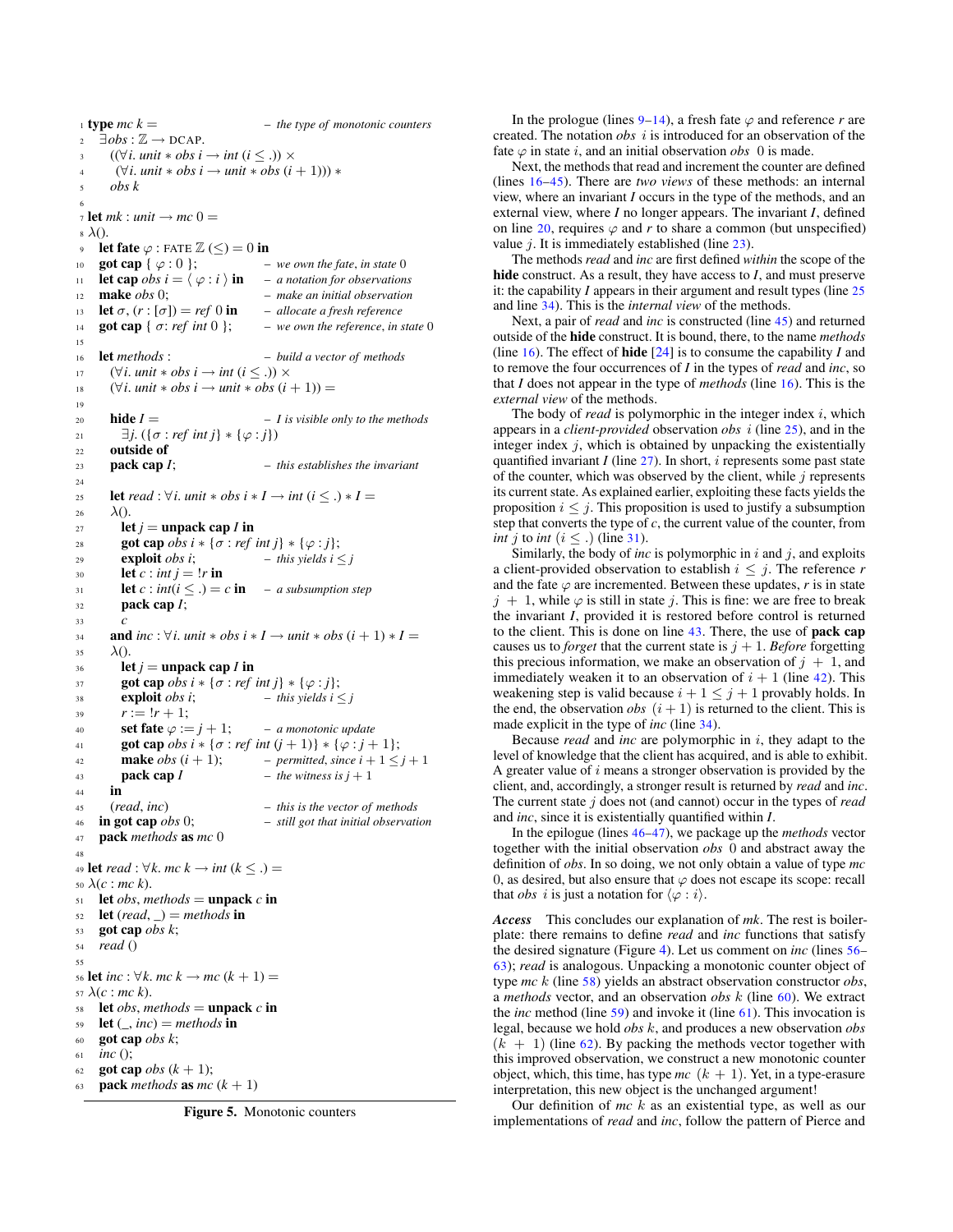Turner's encoding of objects [\[23\]](#page-12-5). One difference is that Pierce and Turner's purpose was to avoid hidden mutable state (which, following Reynolds, they call *procedural abstraction*), in favor of purely functional objects and type abstraction: so, they used existential quantification *over the state*. Our purpose, on the contrary, is to explain procedural abstraction in the presence of monotonicity: so, we use existential quantification *over an observation* of the state.

Broadly speaking, we met the challenge that we set for ourselves: the code in Figure [5](#page-5-0) satisfies the signature of Figure [4](#page-1-2) and has the desired semantics. We did fail in one aspect, though: we modified the original code. In Figure [1,](#page-1-1) a counter was just an integer reference. In Figure [5,](#page-5-0) a counter is a pair of methods, which encapsulate an integer reference. At present, we do not know how to type-check the code in the absence of this encapsulation layer.

## <span id="page-6-0"></span>5. Application: thunks

We now explain why we are interested in thunks and how their study leads to a problem that is solved by our treatment of monotonic state. One of our long-term interests is to develop a type system that allows time complexity assertions to be expressed and checked. We would like it to be as close to a standard type system as possible, and we would like it to be able to encode the classic notions of *credits* and *debits,* which we now recall.

*Credits* Tarjan [\[31\]](#page-12-6) introduced the *banker's method* for deriving *amortized* time complexity bounds. The approach relies on the notion of a *credit.* One posits that, in order to perform just one step of computation, the machine requires, and consumes, one credit. At the beginning of its execution, the program is supplied with a number of credits, say *n*. Credits can serve as function arguments, as function results, and can be stored within data structures. Because there is no way to duplicate a credit or to create a credit out of nothing, the number of steps that the program can take must be bounded by n. Because credits can be stored and only later retrieved for consumption, this method leads to *amortized* complexity bounds.

One of the simplest examples of amortization is the reversal of a singly-linked list. The actual time complexity of reversal is linear in the length of the list. However, one can "pre-pay" for one reversal by artificially increasing the cost of the *cons* operation and storing one excess credit in each cell. Then, reversing an entire list requires just one credit, because the credit found in each cell pays for the next recursive call. In short, reversal has constant amortized time complexity: its cost has been amortized over the calls to *cons*.

A serious limitation of this method is that, because credits must not be duplicated, any data structure that contains credits must itself be "single-threaded", that is, linear. For instance, the above "pre-paid lists" must be linear: if such a list were carelessly shared, one could reverse it several times and incorrectly pretend that each reversal operation has constant amortized cost.

*Debits* To address this limitation, Okasaki [\[22\]](#page-12-7) proposed a modified version of the banker's method that allows data structures to be shared. The idea is to replace credits with debits: because it is sound for a debit to be duplicated, a debit-based analysis does not come with linearity restrictions.

Okasaki's approach is based on primitive suspensions, also known as *thunks.* When one wishes to execute a certain computation, instead of providing up front enough credits to run this computation, one creates a suspension, at a constant immediate cost. The cost of the computation must then be paid for, possibly in several increments, before the suspension can be forced.

In this approach, suspensions can be freely shared. This can cause a thunk to be paid for more than once: this is a waste, but leads to a sound approximation. This can also cause a thunk to be forced more than once, which is sound as well, because, thanks

- $_1$  type *thunk*:  $\mathbb{N} \rightarrow \text{VAL} \rightarrow \text{VAL}$
- <span id="page-6-2"></span>2 **val**  $mk: \forall n, \alpha$ . (*unit*  $* n\$\rightarrow \alpha$ )  $* 1\$\rightarrow thunk n \alpha$
- <span id="page-6-3"></span> $3$  val *pay*: ∀*n*, *p*,  $\alpha$ . *thunk n*  $\alpha * p$ \$  $*$  *I*\$ → *thunk* (*n* - *p*)  $\alpha$
- <span id="page-6-5"></span><span id="page-6-4"></span><sup>4</sup> val *force*: ∀α. *thunk* 0 α ∗ *1*\$ → α

<span id="page-6-1"></span>

to memoization, the computation is performed just once, and the credits that have been accumulated are spent just once.

Okasaki's approach has been formalized and proved correct by Danielsson [\[6\]](#page-12-2), in the setting of a purely functional, lazy programming language.

*Credits as capabilities* We equip an imperative, call-by-value programming language with a type-and-capability system that directly supports Tarjan's approach to complexity analysis, and that, via an encoding of thunks as references, also supports Okasaki and Danielsson's approach.

Credits are static entities, which do not exist at runtime. In other words, credits are capabilities. We introduce a new primitive capability: if n has kind  $\overline{N}$ , then  $n\$  has kind CAP: it is a linear capability and represents  $n$  credits. Capabilities can serve as function arguments, as function results, can be stored within data structures, and can form hidden invariants: as a result, so can credits.

We posit the subtyping axiom  $(n + p)\$ \$  $\equiv n$ \$ \* p\$, where n and  $p$  are in N. (If they were in  $\mathbb{Z}$ , this axiom would be unsound, as it would allow creating credits out of thin air.) (We write  $\equiv$  for subtyping, both ways.)

To ensure that credits represent an actual measure of the computation cost, the type system must be modified in one other way: the typing rule for function applications must be amended so that every call consumes one credit. This is standard: in Hehner's approach [\[12\]](#page-12-8), every recursive function call steps the clock; in Crary and Weirich's system [\[5\]](#page-11-2), every function call steps the clock; in Danielsson's system [\[6\]](#page-12-2), every function definition must be "ticked".

In a functional programming language, without primitive loop forms, function calls are the only non-trivial source of time complexity. Furthermore, time credits cannot be manufactured. As a result, one can prove that, up to a constant factor, the number of reduction steps that can be taken by the program is limited by the number of credits that are initially made available to it. For instance, one can prove the following statement: "if  $p$  is a program such that  $\vdash p : \forall n, int \; n * n\$   $\rightarrow unit$  holds, then p has worst-case linear time complexity: that is, there exists a constant  $k$  such that, for every integer *n*, running the program  $p$  *n* takes at most  $kn$  steps." This theorem shows that the system derives correct complexity claims about complete programs. There follows that the claims that are derived about program components (open terms) must be correct as well, in some sense. The latter are "amortized" complexity claims in the sense that they eventually lead to a correct worst-case complexity assessment for all complete programs.

A type-and-capability system, equipped with credits-as-capabilities and with the rule that function calls consume one credit, is able to encode amortized time complexity analyses in the style of Tarjan. Such a system, however, has the limitation that data structures that contain credits must be linear. Thunks, in particular, do contain credits: as partial payments are made, more credits are stored; when the thunk is forced, the stored amount drops to zero. Thus, it seems that thunks must be linear. This is a problem: in order to reproduce Okasaki and Danielsson's analyses, it is essential to allow thunks to be freely shared.

This is where our treatment of monotonic state comes in: using the "monotonic counters" coding pattern, a call-by-value version of Danielsson's thunks can be implemented as a library.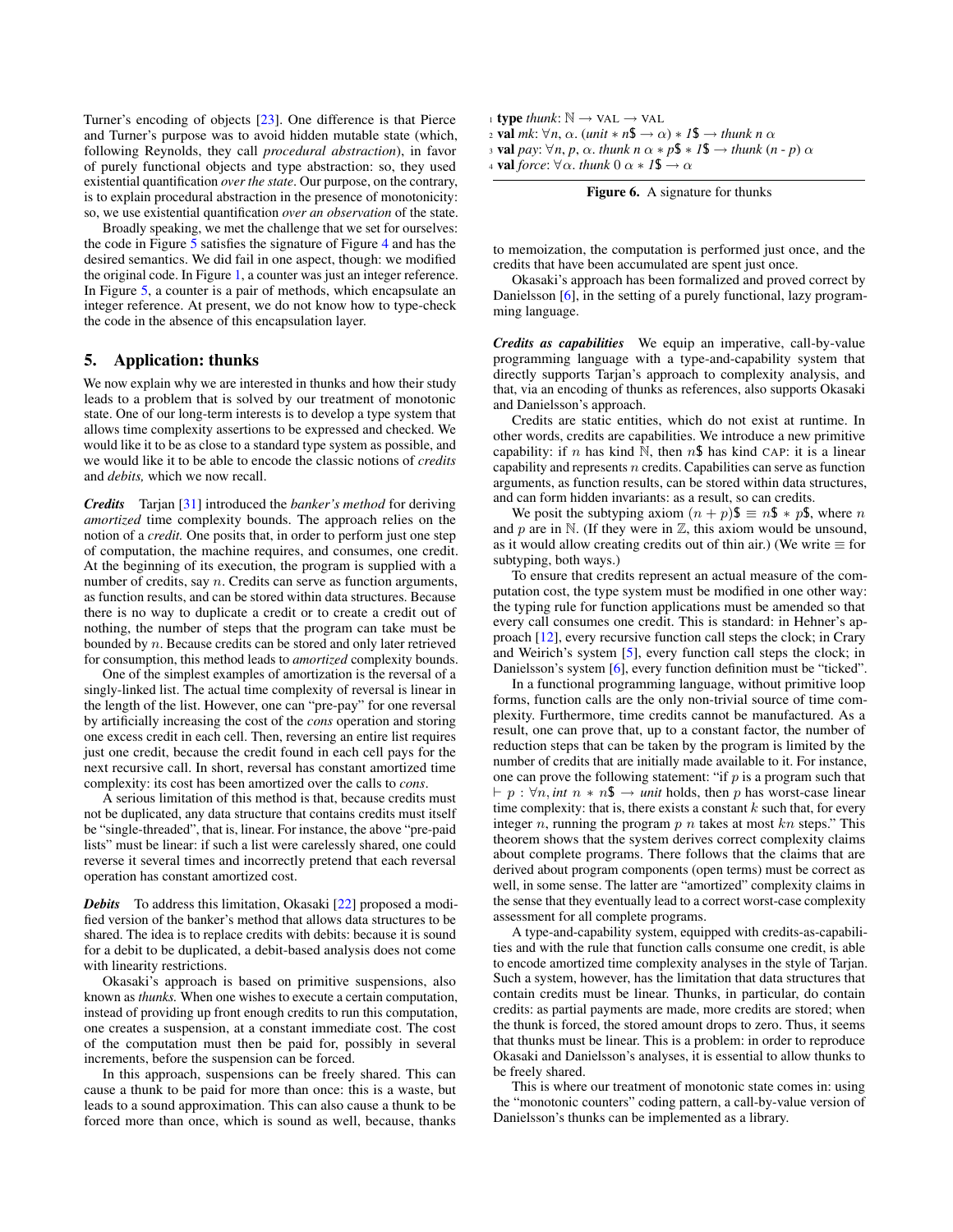```
1 type thunk n \alpha = – the type of thunks
    \exists obs : \mathbb{N} \rightarrow \text{DCAP}.((\forall n, p. \text{ unit} * obs n * p\$\rightarrow unit * obs (n - p)) \times4 (\text{unit} * \text{obs} \space 0 \rightarrow \alpha)) *5 obs n
 6
\tau type state n \alpha = – internal state of a thunk:
8 | White ((unit * n\$\rightarrow \alpha) * l\$\) – not yet evaluated
      9 | Gray (unit) – being evaluated
10 \quad | Black(\alpha) – evaluated
```
<span id="page-7-5"></span><span id="page-7-0"></span>

|  |  |  |  | Figure 7. Thunks: internal type definitions |
|--|--|--|--|---------------------------------------------|
|--|--|--|--|---------------------------------------------|

<span id="page-7-6"></span>A signature for thunks A signature for thunks appears in Figure [6.](#page-6-1) A thunk is parameterized with its cost *n* (a "debit") and with its result type  $\alpha$  (line [1](#page-6-2)). The type *thunk n*  $\alpha$  has kind VAL: a thunk is an ordinary value, and can be duplicated without restriction. A thunk of cost *n* is created out of a computation of cost *n*, that is, a function of *unit* to  $\alpha$  that consumes *n* credits (line [2](#page-6-3)). At any time, a thunk of cost *n* can be partially paid for (line [3](#page-6-4)). This consumes *p* credits, and produces a thunk of cost  $n - p$ . (This is subtraction in N.) At runtime, *pay* is a no-op and returns its argument. Finally, a thunk can be forced when it has been paid for, that is, when its cost is zero (line [4](#page-6-5)).

Each of *mk*, *pay*, and *force* require (and consume) one credit. This effectively means that a call to one of these functions costs two credits, one of which pays for the call, the other of which is passed to the function. This does not have deep significance: the point is that these operations have (amortized) constant time cost.

*Implementation* The definition of the type *thunk* closely follows the pattern that was introduced for monotonic counters. According to Figure [7,](#page-7-0) a thunk of cost *n* is:

<span id="page-7-16"></span><span id="page-7-15"></span><span id="page-7-13"></span>for some abstract notion of an observation of a natural integer (line [2](#page-7-1)),

<span id="page-7-17"></span>a pair of a *pay* method (line [3](#page-7-2)), which accepts an observation of any integer *n*, as well as a number of credits *p*, and returns an observation of  $n - p$ ; and a *force* method (line [4](#page-7-3)), which expects an observation of 0 and produces a value of type  $\alpha$ ; packaged together with an observation of *n* (line [5](#page-7-4)).

Under the hood, a thunk is implemented as a hidden reference to a state, which is one of *White*, *Gray*, or *Black* (lines [7](#page-7-5)[–10](#page-7-6)). We build on an earlier encoding of thunks by the second author [\[24\]](#page-12-1), which explained how to exploit a hidden reference but did not include a time complexity aspect. Here, we introduce a hidden "piggy bank", where credits are inserted by *pay*, and that is broken by the first call to *force*.

The implementation of thunks appears in Figure [8.](#page-7-7) In the prologue (lines  $3-8$  $3-8$ ), we introduce a fate  $\varphi$  over the natural integers. Its value *decreases* with time and represents the number of credits that remain to be paid. It is initially set to the cost of the suspended computation. We also allocate a reference *r*, which initially holds the color *White*, the suspended computation *userfun*, and one credit, which we later use to pay for the call to *userfun*.

The invariant *I* (line [14](#page-7-10)) is a conjunction of three capabilities, which respectively govern the reference, the piggy bank, and the fate. These capabilities share two integer indices. The index *nc*, for *necessary credits,* is the number of credits required to force the thunk. Its value is initially *n* (line [17](#page-7-11)), and drops to zero when the thunk is first forced. The index *ac*, for *available credits,* is the number of credits in the piggy bank. The index *ac* is increased when a payment is made, and diminished by *n* when the thunk is first forced. It is worth noting that *ac* does not, by itself, exhibit

```
1 let mk : \forall n, \alpha. (unit * n\$\rightarrow \alpha) * 1\$\rightarrow thunk n \alpha =2 \lambda(userfun : unit * n\mathbb{S} \rightarrow \alpha).
 3 let fate \varphi : FATE \mathbb{N} (\geq) = n in – a decreasing fate
 4 got cap \{\varphi : n\};5 let cap obs i = \langle \varphi : i \rangle in
 6 make obs n;
    let \sigma, (r: [\sigma]) = ref (White userfun) in
 8 got cap {σ: ref (state n α)}; – this uses up our 1$
 \circ10 let methods :
11 (∀n, p. unit * obs n * p$ → unit * obs (n - p)) \times12 (\text{unit} * \text{obs} \space 0 \rightarrow \alpha) =13
14 hide I = \exists nc, ac.
15 {\lbrace \sigma : ref \ ((state \ nc \ \alpha) \otimes I) \ \rbrace * ac \mathsf{S} * {\lbrace \varphi : nc - ac \rbrace \
16 outside of
17 pack cap I; – the witnesses are n and 0
18
19 let pay : ∀n, p. unit ∗ obs n ∗ p$ ∗ I
20 \longrightarrow unit * obs (n - p) * I =_{21} \lambda().
22 let nc, ac =unpack cap I in
23 got cap
24 obs n ∗
25 \{\sigma : ref((state\ n\alpha) \otimes I)\} *26 (ac + p)$ ∗ – our new, combined credit
27 \{\varphi : nc - ac\};exploit obs n; – this yields n \geq nc - ac29 set fate \varphi := nc \cdot (ac + p); – a monotonic update<br>30 make obs (n - p); – uses n - p \ge nc \cdot (ac + p)30 make obs (n - p); – uses n - p \ge nc - (ac + p)_{31} pack cap I – witnesses: nc and ac + p
32
33 and force : unit * obs 0 * I \rightarrow (\alpha \otimes I) * I =34 \lambda().
35 let nc, ac = unpack cap I in
36 got cap
37 obs 0 ∗
38 \{\sigma : ref\ ((state\ nc\ \alpha) \otimes I)\} *39 ac$ ∗
40 \{\varphi : nc - ac\};41 exploit obs 0; - this yields nc - ac = 0<br>42 match !r with - whence ac \geq nc42 match !r with – whence ac \geq nc43 \qquad \qquad | \text{ White (userfun : unit } * n \text{c} \text{S} * I \rightarrow (\alpha \otimes I) * I) \rightarrow44 r := Gray();
45 got cap
46 \{\sigma : \text{ref } ((\text{state } 0 \alpha) \otimes I) \} *47 (nc + 1)$ ∗ – the necessary credit
48 (ac - nc)$ ∗ – any leftover credit
49 \{\varphi:0\};50 pack cap I; – witnesses: 0 and ac - nc
51 got cap (nc + 1)\$ * I;52 let v : \alpha \otimes I = \text{userfun} () in
153 let \Delta, \Delta = unpack cap I in
r := Black v;55 pack cap I; – witnesses: 0 and 0
56 v
57 | Gray () \rightarrow fail
58 | Black\ v \rightarrow pack\ cap\ I; v - witnesses: nc\ and\ ac59 in (pay, force)
60 in
61 got cap obs n;
62 pack methods as thunk n \alpha
```
<span id="page-7-7"></span>Figure 8. Thunks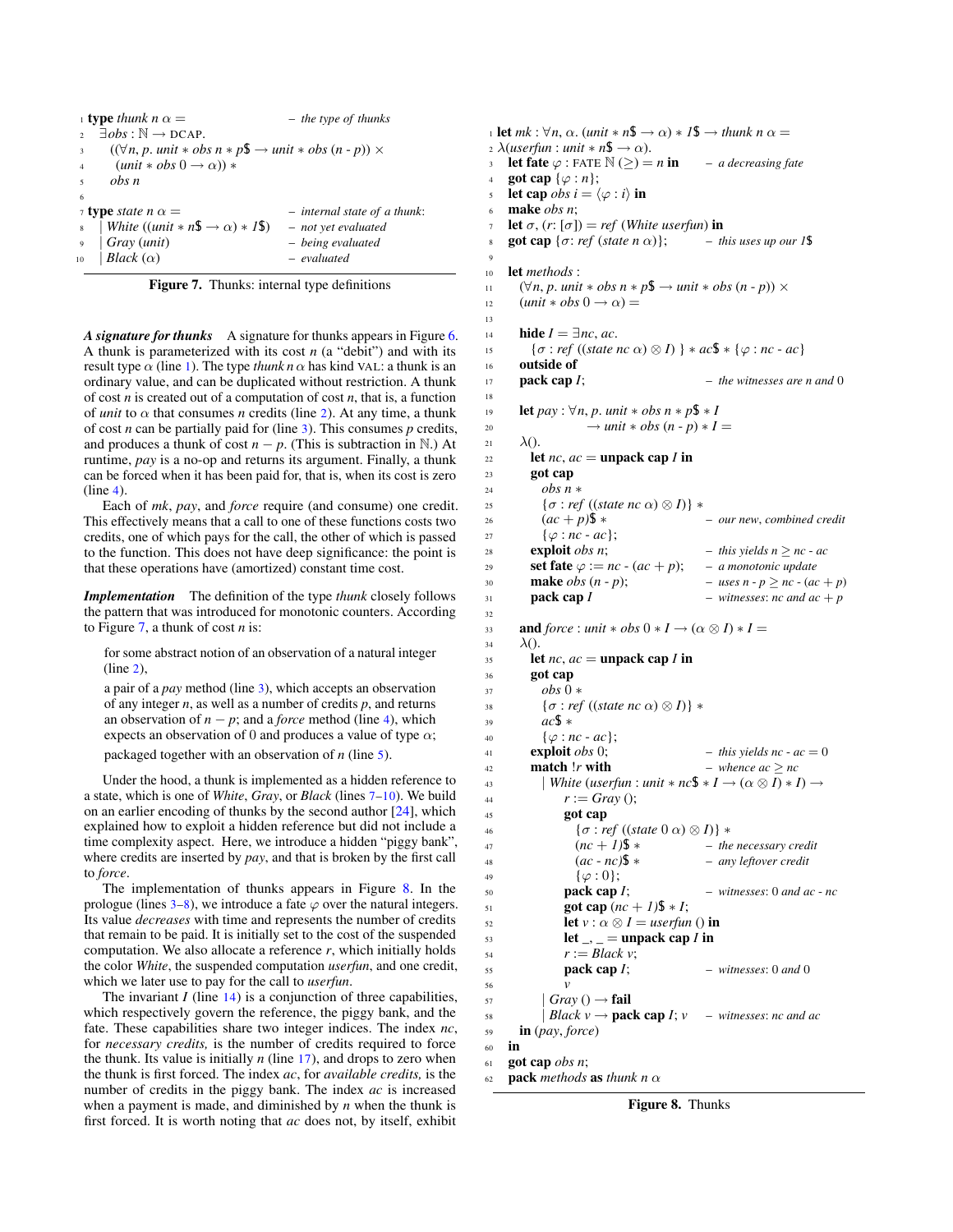monotonic behavior. The difference *nc* − *ac*, which represents the amount that remains to be paid, does: it decreases with time.

For lack of space, the reason why *I* is recursively defined, as well as the meaning of the tensor  $\cdot \otimes I$ , are not explained. As far as this paper is concerned, these aspects can be ignored. The reader is referred to the second author's earlier paper on hidden state [\[24\]](#page-12-1).

The *pay* method (lines [19](#page-7-12)[–31](#page-7-13)) stores the *p* credits that it receives as an argument in the piggy bank (line [26](#page-7-14)), updates the fate so as to reflect a decrease in the amount that remains to be paid (line [29](#page-7-15)), and publishes a new observation (line [30](#page-7-16)). This method has absolutely no runtime effect: its type erasure is  $\lambda(.)$ . If the type system supported user-defined *coercions* (a feature that we have not included!), the *pay* method, as well as the external *pay* function (Figure [6,](#page-6-1) line [3](#page-6-4)), could be declared as coercions. This would have several benefits: (i) an application of *pay* would be considered a coercion application, as opposed to a function call, so it would cost zero credits, as opposed to two; (ii) an application of *pay* would generate no code whatsoever; (iii) more importantly, this would allow *pay* to be used under a linear, covariant context, a feature that is present in Danielsson's system [\[6,](#page-12-2) §11]. Coercions, if included in the system, could also serve to expose the fact that the type *thunk n*  $\alpha$  is covariant in *n* and in  $\alpha$ .

The *force* method exploits the observation *obs* 0 (line [37](#page-7-17)) to determine that the available credit *ac* exceeds the necessary credit *nc* (line [41](#page-7-18)). This allows *nc* credits to be taken out of the piggy bank. Furthermore, in the first branch of the match construct, deconstructing *White* makes one extra credit is available. Thus, in total, we have  $nc + 1$  credits (line [47](#page-7-19)). These credits are required to call *userfun* (lines [51](#page-7-20)[–52](#page-7-21)): one credit is consumed by the call itself, while the other *nc* credits are passed to *userfun*, which consumes them. Note that, prior to invoking *userfun*, the invariant *I* must be re-established (line [50](#page-7-22)). This is possible, in spite of the fact that *nc* credits have just been taken out of the piggy bank, because the thunk is now colored gray.

The instruction  $r := Black v$  (line [54](#page-7-23)) requires unpacking *I* before the update (line [53](#page-7-24)) and re-packing it afterwards (line [55](#page-7-25)).

The implementation of the external functions *pay* and *force* (whose types appear in Figure [6,](#page-6-1) lines [3](#page-6-4)[–4](#page-6-5)) is omitted. As before, they are just wrappers in the style of Pierce and Turner [\[23\]](#page-12-5). Because this wrapping involves a function call, the external versions of *pay* and *force* require one credit, whereas the internal methods do not.

## <span id="page-8-0"></span>6. Application: hash-consing

We now present an application to the specification of hash-consing.

*A challenge* Let us fix a type *data*. A hash-consing facility usually takes the form of a function of type  $data \rightarrow data$ , with the informal specification that the images of  $d_1$  and  $d_2$  are physically equal if and only if  $d_1$  and  $d_2$  are equal. Here, however, in order to avoid dealing with physical equality, we consider a slightly more basic interface, with equivalent expressive power. We view a *hash-consing function* as a function of type  $data \rightarrow int$ , with the informal specification that the integer hashes associated with  $d_1$  and  $d_2$  are equal if and only if  $d_1$  and  $d_2$  are equal.

Hash-consing is typically implemented using a mutable data structure (say, a hash table) that maps data to integers. When some datum  $d$  is presented, one checks whether  $d$  already is in the domain of the table: if not, the table is extended with a binding of  $d$  to some fresh integer. At this point, a binding of  $d$  to some integer  $i$  must exist in the table, and  $i$  is returned.

The challenge is to check that this implementation is correct with respect to a signature that does not reveal the existence of an internal state, does not impose any linearity restrictions, yet is strong enough to encode the above informal specification.

*An ideal signature* What is an ideal signature for hash-consing? We wish to claim that *hash* implements an injective mathematical

- 1 **logic val** *h*:  $data \rightarrow \mathbb{Z}$
- <span id="page-8-2"></span><sup>2</sup> logic property: *injective h*

<span id="page-8-4"></span><span id="page-8-3"></span><sup>3</sup> val *hash*: ∀*d*. *data d* → *int* (*h d*)

<span id="page-8-1"></span>Figure 9. An ideal (unattainable?) signature for hash-consing

<span id="page-8-7"></span><span id="page-8-6"></span><sup>1</sup> type ϕ: FATE *ifmap* ⊆ 2 val *hash*: ∀*d. data d* → ∃*i. int i* \*  $\langle \varphi : [d \mapsto i] \rangle$ 

<span id="page-8-5"></span>Figure 10. A novel, pragmatic signature for hash-consing

function from data to integers. This is done by the signature in Figure [9,](#page-8-1) where *h* is declared to be such a function (lines [1](#page-8-2)[–2](#page-8-3)), and *hash* is declared to implement *h* (line [3](#page-8-4)). There, *h* is a function in the ambient logic, while *hash* is a programming language function. We write *data* both for the (unparameterized) type of data in the ambient logic and for the (indexed) type of data in the programming language. We stick with the indexed-type approach that we have used throughout this paper, although a notation in the style of Hoare, without indexed types and with pre- and post-conditions, would arguably be more palatable.

It is very likely that this ideal signature is sound: as far as clients are concerned, everything is consistent with the illusion that *hash* has no side effect and implements some *fixed* injective mathematical function *h*.

Unfortunately, it is unclear how to argue that an imperative implementation satisfies this signature. The mutable table is initially empty and is populated only as the program is executed. As a result, it seems impossible to *statically* provide a definition of the mathematical function *h*. In fact, in two distinct program runs, the mutable table might hold distinct contents!

*A solution* An informal explanation why hash-consing works is that the hash table holds a map of data to integer codes that remains injective at all times and *can only grow with time*, so that whatever facts the client observes about this map remain true forever. Of course, it is straightforward to model this situation using fates and observations.

We write *ifmap* for the (ambient logic) type of injective finite maps of data to integers. We write  $[d \mapsto i]$  for the singleton map that maps *d* to *i*. We write  $\subseteq$  for map inclusion.

In the implementation of hash-consing that follows, we create a fate, say  $\varphi$ , of kind FATE *ifmap* ( $\subseteq$ ), and set up a hidden invariant that relates the content of the mutable table with this fate. By doing so, we state (and we must prove) that the table holds an injective map and grows with time.

An additional key idea is that, contrary to our earlier examples ([§4,](#page-4-0) [§5\)](#page-6-0), the existence of  $\varphi$  is not hidden. Instead, it is exposed in the signature (Figure [10,](#page-8-5) line [1](#page-8-6)). This allows *hash* to be specified as follows: when passed a datum *d*, *hash* produces an integer *i*, *together with a prediction* of the singleton map  $[d \mapsto i]$  (Figure [10,](#page-8-5) line [2](#page-8-7)). This can be understood as a guarantee that the binding of *d* to *i* is in the map, now and forever.

This signature does not involve any linear entities, so *hash* can be used as if it were side-effect-free. In particular, it can be invoked by multiple clients without requiring them to cooperate with one another, as would be the case if the use of *hash* was governed by a linear capability.

Before showing how a typical imperative implementation can satisfy this new signature, let us first find out how expressive it is. Does it express the property that the integer hashes associated with  $d_1$  and  $d_2$  are equal if and only if  $d_1$  and  $d_2$  are equal? Yes here is how. Imagine that a client invokes *hash*, at two arbitrary points in time, with respective arguments  $d_1$  and  $d_2$ . She receives, in exchange, two predictions  $\langle \varphi : [d_1 \mapsto i_1] \rangle$  and  $\langle \varphi : [d_2 \mapsto i_2] \rangle$ .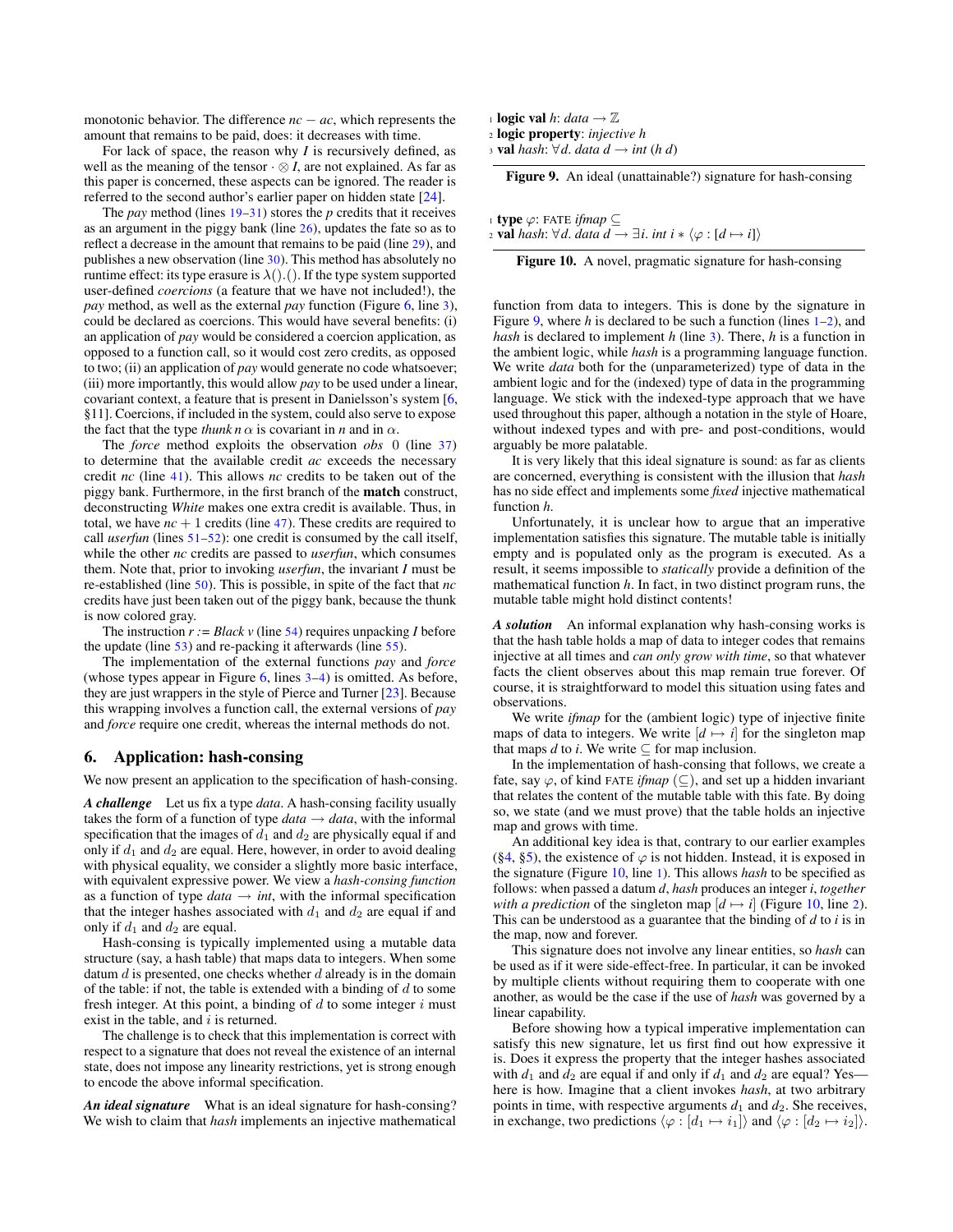<span id="page-9-3"></span><span id="page-9-2"></span><span id="page-9-1"></span> type *htbl*: SNG → VAL – *type of a hash table* **type** *cht*: SNG  $\rightarrow$  *fmap*  $\rightarrow$  CAP – *capability over a hash table* 3 val *create*: *unit* → ∃ρ. (*htbl* ρ ∗ *cht* ρ ∅) val *add*: ∀*d i* ρ *m*. *data d*  $\times$  *int i*  $\times$  *htbl*  $\rho * c$ *ht*  $\rho$  *m*  $\rightarrow$ *s unit*  $*$  *cht*  $\rho$  (*m*[ $d \mapsto i$ ]) val *find*: ∀*d* ρ *m*. *data d*  $\times$  *htbl*  $\rho * c$ *ht*  $\rho$  *m*  $\rightarrow$  $((\exists i. \text{ int } i * \langle [d \mapsto i] \subseteq m \rangle) + (\text{unit} * \langle d \notin \text{dom}(m) \rangle))$ ∗ *cht* ρ *m*

<span id="page-9-5"></span><span id="page-9-4"></span><span id="page-9-0"></span>Figure 11. A strong specification of hash tables

<span id="page-9-10"></span><span id="page-9-9"></span><span id="page-9-8"></span><span id="page-9-6"></span>

| 1 <b>type</b> $lock$ : CAP $\rightarrow$ VAL                                         | - locks are duplicable          |
|--------------------------------------------------------------------------------------|---------------------------------|
| 2 <b>val</b> newlock: $\forall \gamma$ , unit $\rightarrow$ lock $\gamma$            | - initially in a locked state   |
| 3 <b>val</b> lock: $\forall \gamma$ . lock $\gamma \rightarrow \text{unit} * \gamma$ | $-$ locking yields $\gamma$     |
| 4 val unlock: $\forall \gamma$ . lock $\gamma * \gamma \rightarrow$ unit             | $-$ unlocking consumes $\gamma$ |

<span id="page-9-7"></span>Figure 12. A signature for locks

By joining these predictions  $(\S 3)$ , she obtains the existence of an *injective* finite map *m* such that  $[d_1 \mapsto i_1] \subseteq m$  and  $[d_2 \mapsto i_2] \subseteq m$ both hold. The fact that *m* is a map allows her to show that  $d_1 = d_2$ implies  $i_1 = i_2$ , while the fact that *m* is injective allows her to prove that  $i_1 = i_2$  implies  $d_1 = d_2$ . Thus, she has  $d_1 = d_2 \iff i_1 = i_2$ , as desired.

In summary, whereas the ideal signature of Figure [9](#page-8-1) claims that *hash* implements a fixed injective mathematical function, the pragmatic signature of Figure [10](#page-8-5) claims that it implements an injective mathematical function whose graph may be constructed at runtime, and may grow with time. The latter signature is more general than the former. It represents a relaxed definition of the concept of a *pure* function. It is, to the best of our knowledge, a contribution of this paper.

*Implementation* Let us now see how this signature can be implemented in our setting. Before we look at the code, we need a couple of building blocks.

The first building block is an implementation of hash tables. An arbitrary implementation will do, as long as it satisfies the signature in Figure [11.](#page-9-0) This is a completely standard specification of hash tables: it is in no way specific to our application to hash-consing. It relies on a logic type *fmap* of finite (but not necessarily injective) maps of data to integers. It publishes an abstract type and an abstract capabillity: *htbl*  $\rho$  (line [1](#page-9-1)) is the type of a pointer to a hash table in region  $ρ$ , while *cht*  $ρ$  *m* is a capability over such a hash table. The capability *cht*  $\rho$  *m* plays a dual role: it represents the ownership of the hash table and encodes the assertion that the contents of the table corresponds to the finite map *m*. This is analogous to an abstract predicate in separation logic [\[20\]](#page-12-9). The function *create* creates a fresh region  $\rho$  containing an empty hash table (line [5](#page-9-2)). It returns a pair of a pointer to the table and a capability for the table. A call to *add*  $(d, i, h)$  (lines  $7-8$  $7-8$ ) updates the table *h* with a binding of *d* to *i*. It requires a capability *cht* ρ *m* and produces an updated capability *cht*  $\rho$  (*m*[ $d \mapsto i$ ]), so as to reflect the update at the logical level. A call to find  $(d, h)$  (lines  $10-12$  $10-12$ ) either returns an integer *i* together with a proof that *d* is associated with *i* in the table, or produces a proof that *d* is not in the domain of the table. In either case, *find* returns the capability over the unchanged hash table (line [12](#page-9-6)).

The second building block is an implementation of locks. In contrast with our earlier examples, here, we will not use the antiframe rule directly. The anti-frame rule is too restrictive [\[26\]](#page-12-10) in that it would require us to restore the hidden invariant before calling

<span id="page-9-22"></span><span id="page-9-21"></span><span id="page-9-20"></span><span id="page-9-19"></span><span id="page-9-18"></span><span id="page-9-17"></span><span id="page-9-16"></span><span id="page-9-15"></span><span id="page-9-13"></span><span id="page-9-12"></span>**logic type** *ifmap* =  ${m : \text{fmap} \mid \text{injective } m}$ 2 let *mkhash* : *unit* → ∃ϕ : FATE *ifmap* ⊆.  $\forall d. \text{ data } d \rightarrow \exists i. \text{ int } i * \langle \varphi : (d \mapsto i) \rangle =$  $5$  λ(). **let fate**  $\varphi$  : FATE *ifmap*  $\subseteq$  =  $\emptyset$  in let  $\rho$ ,  $(h : htbl \rho) = create$  () in **let**  $\sigma$ ,  $(r : [\sigma]) = ref$  0 **in got cap**  $\{\varphi: \emptyset\} * cht \rho \emptyset * \{\sigma: ref \text{ int } 0\};$  let cap *I* = ∃*c* : *int*. ∃*m* : *ifmap*.  $\{\varphi: m\} * cht \rho m *$  {σ: *ref int c*} ∗  $\langle \forall i, i \in \text{codom}(m) \rightarrow i < c \rangle$  in pack cap *I*; – *witnesses*: 0 *and* ∅ **let**  $l : lock I = newlock$  () in *unlock l*; – *this consumes I* 17 **let** hash : ∀*d*. *data d* → ∃*i*. *int i*  $\angle$   $\varphi$  : (*d* → *i*)) =  $\lambda d$ . **let** () = *lock l* **in** – *this yields I* **let**  $c$ ,  $m =$ **unpack cap** *I* **in** – *open it up*  match *find*  $(d, h)$  with  $\left| \text{Left } i \rightarrow \right|$  – we have  $\left\langle [d \mapsto i] \subseteq m \right\rangle$ **make**  $\langle \varphi : [d \mapsto i] \rangle;$  – *permitted: we have*  $\{ \varphi : m \}$  pack cap *I*; – *witnesses*: *c and m unlock l*; – *this consumes I again* <sup>27</sup> pack *i* | *Right* ()  $\rightarrow$  – *we have*  $\langle d \notin \text{dom}(m) \rangle$ 29 let  $c = |r|$  in *add*  $(d, c, h)$ ; – *we have cht*  $\rho$   $(m[d \mapsto c])$  $r := c + 1;$  – *we have*  $\{\sigma : ref \text{ int } (c + 1)\}\$  $\text{set} \text{ fate } \varphi := m[d \mapsto c];$ 33 got cap  $\langle \forall i, i \in \text{codom}(m[d \mapsto c]) \rightarrow i < c + 1 \rangle;$ **make**  $\langle \varphi : [d \mapsto c] \rangle$ ; **pack cap** *I***;** – *witnesses*:  $(c+1)$  *unlock l*;  $-$  *and m*[ $d \mapsto c$ ] <sup>37</sup> pack *c* <sup>38</sup> in **pack** *hash* – *witness*:  $\varphi$ 

<span id="page-9-30"></span><span id="page-9-29"></span><span id="page-9-28"></span><span id="page-9-27"></span><span id="page-9-26"></span><span id="page-9-25"></span><span id="page-9-24"></span><span id="page-9-23"></span><span id="page-9-11"></span>Figure 13. Implementation of hash-consing

<span id="page-9-14"></span>the hash table functions *add* and *find*. However, by restoring the invariant, we would lose the capabillity over the hash table, so we would no longer be able to call *add* or *find*! A solution to this problem is to introduce a dynamic check, and the most elegant way of doing so is to rely on an implementation of *locks.* A signature for locks appears in Figure [12.](#page-9-7) Our locks are analogous to dynamically allocated locks in separation logic [\[11,](#page-12-11) [13,](#page-12-12) [21\]](#page-12-13). Unlocking consumes a capability  $\gamma$  (line [4](#page-9-8)), which can later be recovered by locking (line [3](#page-9-9)). The capability  $\gamma$  is fixed at lock creation time (line [2](#page-9-10)). The type *lock*  $\gamma$  is duplicable. Yet, the capability is never duplicated, because the *lock* operation can fail (in a sequential setting) or block (in a concurrent setting). In a sequential setting, locks can be implemented in terms of the anti-frame rule: all it takes is a hidden reference to a Boolean flag. In a concurrent setting, locks can be viewed as primitive.

Let us now turn towards the actual implementation of hashconsing (Figure [13\)](#page-9-11).

We first define the type *ifmap* of *injective* finite maps on top of the type *fmap* of finite maps (line [1](#page-9-12)). We use Coq's subset notation. An injective map is a pair of a map *m* and a proof that *m* is injective. In the following, we adopt the informal convention that an *ifmap* object can be used where an *fmap* object is expected, and vice-versa; in the latter case, a proof obligation is generated.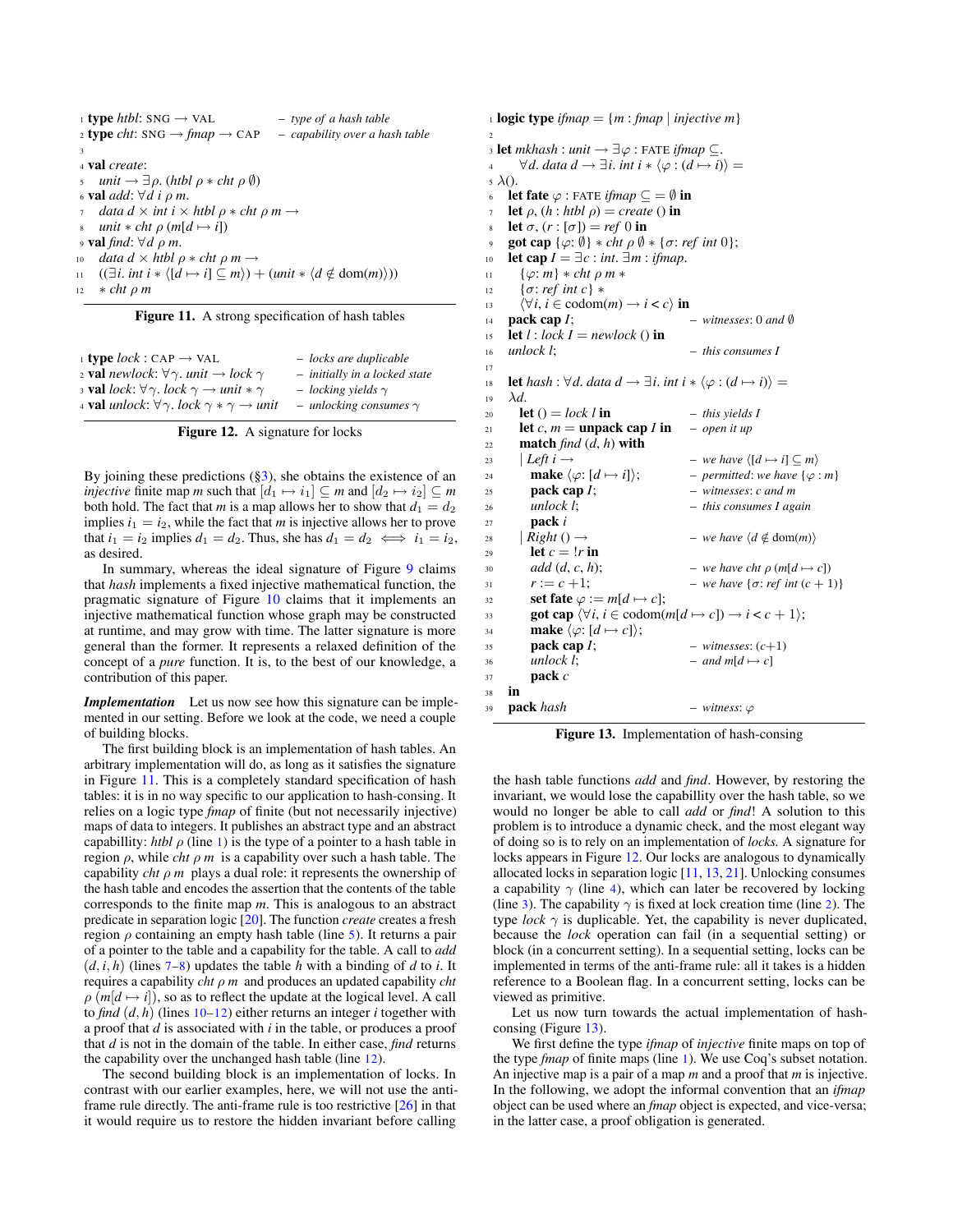The function *mkhash* (lines [3–](#page-9-13)[39](#page-9-14)) is in charge of creating a new instance of the hash-consing facility. Its result type corresponds to the signature of Figure [10.](#page-8-5) Its code starts by creating a new initially empty increasing fate  $\varphi$  over injective finite maps (line [6](#page-9-15)), an empty hash table *h* (line [7](#page-9-16)) and an integer reference *r* (line [8](#page-9-17)). The internal invariant is defined immediately thereafter (lines [10](#page-9-18)[–13](#page-9-19)). The invariant states that the fate and the table are in a common state *m*, an injective finite map. It further states that the integer value *c* stored in the reference *r* is an upper bound for the codomain of *h*: that is, *c* is the next available integer code. The invariant initially holds (line [14](#page-9-20)). (This generates the proof obligation  $\forall i, i \in \text{codom}(\emptyset) \rightarrow$  $i < 0$ .) The invariant is hidden using a fresh lock *l*. The lock *l* is captured in the closure of the function *hash*, which is permitted because *l* has duplicable type *lock I*.

Lines [18–](#page-9-21)[39](#page-9-14) show the actual hash-consing function, *hash*. We retrieve the invariant *I* out of the lock and unpack it (Lines [20–](#page-9-22) [21](#page-9-23)). Then, we check whether *d* is already in the domain of *h*. If so (lines [23–](#page-9-24)[27](#page-9-25)), we produce the observation  $\langle \varphi : [d \mapsto i] \rangle$ . This is permitted because we have the logical proposition  $\langle [d \mapsto i] \subseteq m \rangle$ as well as the capability  $\{\varphi : m\}$ . Otherwise (lines [28](#page-9-26)[–37](#page-9-27)), we update  $h$  so that the datum  $d$  is now mapped to  $c$ , the current value of the reference  $r$ . The reference  $r$  is then incremented so that its value remains an upper bound for the codomain of *h*. We then check that we have the capabilities needed to repack *I* (lines [32–](#page-9-28)[34](#page-9-29)). The first one (line [32](#page-9-28)), namely  $\{\varphi : m[d \mapsto c]\}$ ), generates two proof obligations. First, we must prove that  $m|d \mapsto c|$  is an injective map: this holds because *m* is injective and *c* is not in the codomain of *m*. Second, we must prove that *m* is a subset of  $m[d \mapsto c]$ : this holds because *d* is not in the domain of *m*. The second one (line [33](#page-9-30)) represents a logical proposition that we must prove, namely  $\forall i, i \in \text{codom}(m[d \mapsto c]) \rightarrow i \lt c + 1$ . This follows from the equality  $codom(m[d \mapsto c]) = codom(m) \cup \{c\}$  and from the hypothesis  $\forall i, i \in \text{codom}(m) \rightarrow i < c$ . The last capability (line [34](#page-9-29)) is an observation. This line produces two trivial proof obligations: first, we must check that  $[d \mapsto c]$  is injective; second, we must prove  $[d \mapsto c] \subseteq m[d \mapsto c].$ 

Although the concrete syntax used in in our code snippets is admittedly informal, we believe that we have explained fairly precisely how a type-and-capability system, equipped with fates and predictions, and supplemented with an expressive logic, can be used to give a specification of a hash-consing facility. This specification conceals the existence of an internal state, yet guarantees that two pieces of input data receive the same code if and only if they are equal. This is an original result: to the best of our knowledge, no such specification of hash-consing has been presented before.

## <span id="page-10-0"></span>7. Related work

*Ghost state and history constraints* A fate is a ghost variable that comes with a built-in temporal property: the sequence of its values forms an increasing chain with respect to a certain preorder R. In combination with an ordinary invariant ("the values of reference r and fate  $\varphi$  coincide"), this allows expressing a temporal assertion about the state ("the value of reference  $r$  must grow with time"). The idea of introducing ghost variables in order to reduce temporal reasoning to present-time reasoning is not new; see, for instance, Schneider [\[28,](#page-12-14) chapter 7].

Liskov and Wing [\[18\]](#page-12-15) associate a *history constraint*—a predicate over pairs of visible states—with a class definition. This idea has been implemented in the Larch/C++ [\[15\]](#page-12-16) and JML [\[16\]](#page-12-17) specification languages. Unfortunately, there seems to exist no clear account of how history properties are verified. Our understanding is that the tools check that the pre- and post-state of every method are related by the history constraint. This is a necessary condition but, in the presence of callbacks, not a sufficient one. Furthermore, these

systems offer no way of exploiting a history constraint to establish a new logical fact.

Fähndrich and Leino [\[10\]](#page-12-18) note that, if the state of an object is constrained to evolve in a monotonic manner, then it is sound to make an assertion about this object, even in a system that does not control aliasing or ownership. We take inspiration from this idea: a prediction represents an assertion about an entity (namely, a fate) that one does not own. Fähndrich and Leino require every field update to be monotonic (that is, to preserve every property that might be known of the object). We adopt a simpler and more expressive approach: our fates and predictions are independent of the treatment of mutable state. While the update of a fate is required to be monotonic with respect to a fixed law R, there is a priori no restriction on updates of references.

Leino and Schulte [\[17\]](#page-12-19) extend the Spec# program verification system with *history invariants* in order to verify a version of the subject-observer pattern. Their approach is sound in the presence of callbacks and re-entrancy. Furthermore, there is a benefit to declaring history invariants. In the basic Spec# methodology, an invariant associated with object  $o_1$  may refer to an object  $o_2$  only if  $o_1$  owns  $o_2$  ( $o_2$  is a "transitive rep object" of  $o_1$ ). Leino and Schulte relax this restriction and allow this also when  $o_2$  is declared to be a "subject" of  $o_1$  and the invariant associated with  $o_1$  is stable under the history invariant associated with  $o_2$ . Again, this expresses the idea that, provided updates to  $o_2$  are monotonic, it is sound for  $o_1$ to make an assertion about  $o_2$ , even though  $o_1$  does not own  $o_2$ .

*Regions* Most type-and-capability calculi use *regions* as a mechanism for assigning a name to a single value or to a set thereof [\[3,](#page-11-0) [4,](#page-11-1) [29\]](#page-12-0). Regions involve a form of monotonicity, which manifests itself in two ways: (i) once a region name is allocated, it exists forever; (ii) the population of a region can only grow with time. Thus, if a value  $v$  inhabits a region  $\rho$ , then this fact holds forever. For this reason, the type  $[\rho]$  of the inhabitants of region  $\rho$  can safely be considered duplicable. This is the same reason why predictions are considered duplicable in the present paper.

Whereas regions denote sets of runtime values, fates take values in some type T of the ambient logic. This design decision plays an important part in the simplicity of the meta-theory of fates, but makes it impossible to define regions in terms of fates.

*Concurrency* Fates and predictions are sound in both sequential and concurrent settings. The implementations of monotonic counters and thunks presented in this paper exploit the anti-frame rule, which is sound only in a sequential setting [\[24\]](#page-12-1). In a concurrent setting, one would instead use dynamically allocated locks, which hold and hide a capability [\[11,](#page-12-11) [13\]](#page-12-12).

*Deny-guarantee* There is a strong connection between our work and deny-guarantee reasoning [\[7\]](#page-12-20). (We are grateful to Hongseok Yang for bringing this to our attention.) In fact, it is possible to sketch an informal encoding of fates and predictions in terms of stable deny-guarantee assertions.

First, the information that a fate variable  $\varphi$  has kind FATE **T R** corresponds to a deny on any update of  $\varphi$  that does not respect **R**. That is, no thread is allowed to perform a non-monotonic update. In our system, this information carried in the kind is duplicable, so it should be encoded as a "duplicable deny". This can be expressed in terms of Dodds *et al.*'s "fractional denies" via existential quantification over a fraction: ∃a > 0.(a)*deny*.

Second, a prediction  $\langle \varphi : i \rangle$  corresponds to an assertion that the value of  $\varphi$  is at least i, that is, i **R**  $\varphi$ . Such an assertion carries no permission, hence is duplicable, as required. Furthermore, this assertion, once conjoined with the deny that forbids non-monotonic updates, is stable.

Last, a fate ownership token  $\{\varphi : i\}$  corresponds to a conjunction of the assertion  $i = \varphi$  and a full permission over all monotonic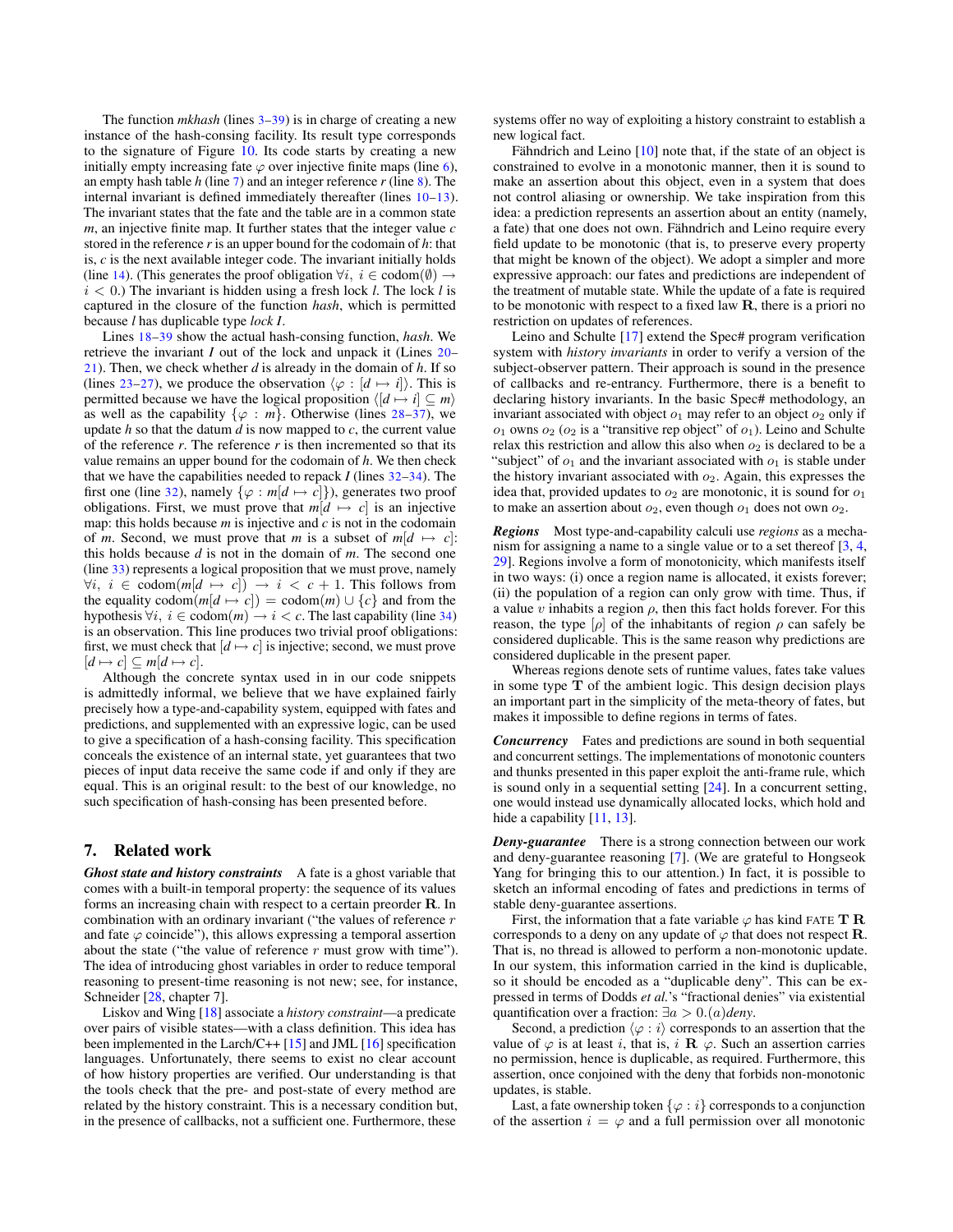updates of  $\varphi$ . Again, once conjoined with the deny that forbids non-monotonic updates, this assertion is stable.

One can informally check that this interpretation validates all of the axioms that govern fates and predictions  $(\S3)$ .

In summary, like deny-guarantee, fates and predictions allow reasoning about state changes. They are less ambitious and simpler in several ways: (i) they do not permit interference between threads; (ii) the law that governs a fate is fixed at allocation time, and, for this reason, fractional permissions are not needed; (iii) fates hold logical values, as opposed to runtime values. Fates and predictions could perhaps be viewed as an interesting "design pattern" in a programming language equipped with deny-guarantee reasoning.

*Relational models of monotonic state* Ahmed, Dreyer, and Rossberg  $[1]$  consider a call-by-value  $\lambda$ -calculus with general references, and endow it with a possible worlds model in which the relational interpretation of a type may grow with time. They use this model to prove certain pairs of programs contextually equivalent, but also (often) to establish facts about a single program, such as the fact that a certain dynamic check is redundant. For this purpose, type-based approaches are applicable and, perhaps, offer better potential for integration in a programming language design.

When restricted to a unary setting, Ahmed *et al.*'s system exhibits strong analogies with Charguéraud and Pottier's calculi [\[3,](#page-11-0) [24\]](#page-12-1) as well as with the present paper. Roughly speaking, an island corresponds to a piece of state that is hidden via the anti-frame rule; the island's population, a set of values, grows with time, and corresponds to a fate; and the fixed law that relates the population with a store relation corresponds to an invariant that is imposed via the anti-frame rule and ties a fate to a piece of runtime state.

In Ahmed *et al.*'s motivating example [\[1,](#page-11-3) Figure 1], type abstraction is used to protect an extensible table implementation. Integer indices into the table are passed to the client at an abstract type *t*, so the client cannot forge indices. As a result, every index must be in the domain of the table (which grows with time) and no bounds check is necessary. Type generativity guarantees that distinct table instances give rise to distinct instances of the abstract type *t*.

Our system also allows proving that no bounds check is necessary; is amenable to mechanical checking; and (perhaps surprisingly) is able to disclose the fact that table indices are just integers.

How does this work? The problem is essentially a simplified version of hash-consing, so our approach is similar to that described earlier ([§6\)](#page-8-0). With a table instance, we associate a fate  $\varphi$ , ranging over sets of integers, and whose law is set inclusion. As an internal invariant, we assert that  $\varphi$  represents the domain of the table. Then, we define a "valid table index" as a pair of an integer index  $i$  and an observation that  $i$  is in the domain of the table: that is, we define the type *index*  $\varphi$  as  $\exists i$ .(*int*  $i * \langle \varphi : {\{i\}} \rangle$ ). This type plays the role of *t* in Ahmed *et al.*'s paper.

When supplied by the client with a value of type *index*  $\varphi$ , we confront the observation  $\langle \varphi : \{i\} \rangle$  with the current state of  $\varphi$ , a capability of the form  $\{\varphi : I\}$ , where the set of integers I represents the current domain of the table. This yields  $i \in I$ , which guarantees that the index is within bounds.

In Ahmed *et al.*'s "irreversible state change" example [\[1,](#page-11-3) §5.5], the challenge is to prove that  $x$  evaluates to 1, even though the unknown function  $f$  might (via a re-entrant call) affect  $x$ :

**let** 
$$
x = ref \ 0
$$
 in  $\lambda f.(x := 1; f(); !x)$ 

This is proved by introducing a fate to express the fact that the value of  $x$  grows with time, and by using the anti-frame rule to hide the existence of the cell  $x$  and of its fate, together with the invariant that x is 0 or 1. The update  $x := 1$  is provably monotonic, since 1 is the greatest permitted value for  $x$ . An observation of the fate in state 1 is created before the call to  $f()$  and is exploited, after the call, to establish that  $x$  still holds the value 1.

Dreyer *et al.* [\[9\]](#page-12-21) revisit Ahmed *et al.*'s framework and introduce so-called "state transition systems" to model the way in which properties of local state evolve over time. In their most basic form, state transition systems have "public transitions" only. In that case, they are just pre-orders, and allow reasoning about monotonic hidden state much in the same way as we do, as illustrated by the above examples. In their most general form, state transition systems also have "private transitions", which offer a way of taking advantage of the well-bracketing of function calls and returns. The second author's unpublished generalized anti-frame rule [\[25\]](#page-12-22) stems from a similar motivation, and also allows exploiting wellbracketing. The basic anti-frame rule requires a fixed invariant, so a piece of hidden state is typically governed by a single fate throughout its lifetime. In contrast, the generalized anti-frame rule accepts a parameterized invariant, and uses universal quantification to express well-bracketing, so a piece of hidden state can be usefully tied to different fates at different points in time. Roughly speaking, dynamically allocating a new fate and tying it to the state corresponds to creating a fresh instance of a state transition system, or, in Dreyer *et al.*'s approach, to taking a private transition. In summary, the two approaches are closely related. Ours differs in that it is expressed as a type system and (we believe) is presented in a more orthogonal fashion. In particular, the rules that govern fates and predictions are independent of those that govern hidden state.

Sumii's environmental bisimulations [\[30\]](#page-12-23) also involve a form of monotonicity, as the set of values that are accessible to the environment grows with time. We are unfortunately unable to offer a more informed comparison of the two approaches. The examples that Sumii presents are borrowed from Ahmed *et al.* and can be dealt with using our type- and assertion-based approach.

*Type-based complexity analysis* Although *automated* time complexity analysis is a research field of its own, the development of expressive type systems that can *check* user-provided time complexity assertions has received surprisingly little attention.

The type systems by Dornic *et al.* [\[8\]](#page-12-24), Reistad and Gifford [\[27\]](#page-12-25), and Crary and Weirich [\[5\]](#page-11-2) annotate function types with a worst-case cost. The type-and-capability system that we have sketched ([§5\)](#page-6-0) is significantly more expressive. This is evidenced, we hope, by our encoding of Okasaki and Danielsson's analysis of thunks.

The idea that a *space credit* is a linear entity, which can be passed around and stored, is not new: Hofmann [\[14\]](#page-12-26) uses it quite elegantly to keep track of heap space usage. The idea that a *time credit* is a linear entity, which can similarly be passed around and stored, is explicit in Tarjan's work [\[31\]](#page-12-6), and is formalized, for instance, by Atkey [\[2\]](#page-11-4). Atkey's system is analogous to ours in its motivation and in its treatment of credits. It is less expressive in several ways: because it lacks a treatment of hidden state and of monotonicity, we believe that it does not allow an encoding of Danielsson's thunks.

#### References

- <span id="page-11-3"></span>[1] Amal Ahmed, Derek Dreyer, and Andreas Rossberg. [State-dependent](http://ttic.uchicago.edu/~amal/papers/sdri.pdf) [representation independence.](http://ttic.uchicago.edu/~amal/papers/sdri.pdf) In *ACM Symposium on Principles of Programming Languages (POPL)*, pages 340–353, January 2009.
- <span id="page-11-4"></span>[2] Robert Atkey. [Amortised resource analysis with separation logic.](http://personal.cis.strath.ac.uk/~raa/amortised-sep-logic.pdf) In *European Symposium on Programming (ESOP)*, volume 6012 of *Lecture Notes in Computer Science*, pages 85–103. Springer, 2010.
- <span id="page-11-0"></span>[3] Arthur Charguéraud and François Pottier. [Functional translation](http://gallium.inria.fr/~fpottier/publis/chargueraud-pottier-capabilities.pdf) [of a calculus of capabilities.](http://gallium.inria.fr/~fpottier/publis/chargueraud-pottier-capabilities.pdf) In *ACM International Conference on Functional Programming (ICFP)*, pages 213–224, September 2008.
- <span id="page-11-1"></span>[4] Karl Crary, David Walker, and Greg Morrisett. [Typed memory manage](http://www.cs.cornell.edu/talc/papers/capabilities.pdf)[ment in a calculus of capabilities.](http://www.cs.cornell.edu/talc/papers/capabilities.pdf) In *ACM Symposium on Principles of Programming Languages (POPL)*, pages 262–275, January 1999.
- <span id="page-11-2"></span>[5] Karl Crary and Stephanie Weirich. [Resource bound certification.](http://www.cs.cornell.edu/talc/papers/resource_bound/res.pdf) In *ACM Symposium on Principles of Programming Languages (POPL)*, pages 184–198, January 2000.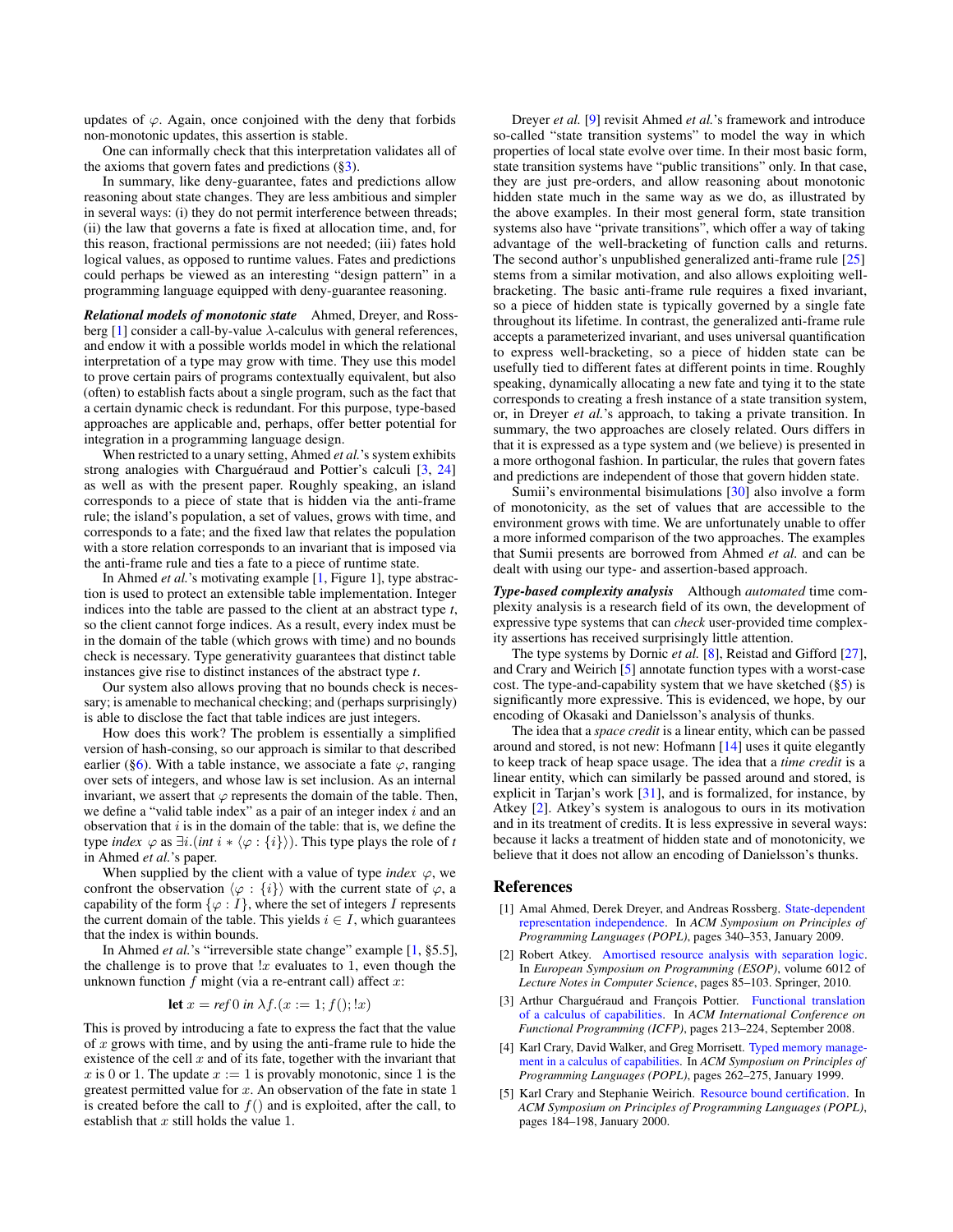- <span id="page-12-2"></span>[6] Nils Anders Danielsson. [Lightweight semiformal time complexity](http://www.cs.chalmers.se/~nad/publications/danielsson-popl2008.pdf) [analysis for purely functional data structures.](http://www.cs.chalmers.se/~nad/publications/danielsson-popl2008.pdf) In *ACM Symposium on Principles of Programming Languages (POPL)*, January 2008.
- <span id="page-12-20"></span>[7] Mike Dodds, Xinyu Feng, Matthew J. Parkinson, and Viktor Vafeiadis. [Deny-guarantee reasoning.](http://ttic.uchicago.edu/~feng/research/publications/DG.pdf) In *European Symposium on Programming (ESOP)*, volume 5502 of *Lecture Notes in Computer Science*, pages 363–377. Springer, March 2009.
- <span id="page-12-24"></span>[8] Vincent Dornic, Pierre Jouvelot, and David K. Gifford. [Polymorphic](https://eprints.kfupm.edu.sa/58299/1/58299.pdf) [time systems for estimating program complexity.](https://eprints.kfupm.edu.sa/58299/1/58299.pdf) *ACM Letters on Programming Languages and Systems*, 1(1):33–45, 1992.
- <span id="page-12-21"></span>[9] Derek Dreyer, Georg Neis, and Lars Birkedal. [The impact of higher](http://www.itu.dk/~birkedal/papers/stslr-conf.pdf)[order state and control effects on local relational reasoning.](http://www.itu.dk/~birkedal/papers/stslr-conf.pdf) In *ACM International Conference on Functional Programming (ICFP)*, pages 143–156, September 2010.
- <span id="page-12-18"></span>[10] Manuel Fähndrich and Rustan Leino. [Heap monotonic typestates.](http://research.microsoft.com/en-us/um/people/leino/papers/krml123.pdf) In *International Workshop on Alias Confinement and Ownership (IWACO)*, July 2003.
- <span id="page-12-11"></span>[11] Alexey Gotsman, Josh Berdine, Byron Cook, Noam Rinetzky, and Mooly Sagiv. [Local reasoning for storable locks and threads.](ftp://ftp.research.microsoft.com/pub/tr/TR-2007-39.pdf) Technical Report MSR-TR-2007-39, Microsoft Research, September 2007.
- <span id="page-12-8"></span>[12] Eric C. R. Hehner. *[Abstractions of Time](http://www.cs.toronto.edu/~hehner/AoT.pdf)*, pages 191–210. Prentice Hall, 1994.
- <span id="page-12-12"></span>[13] Aquinas Hobor, Andrew W. Appel, and Francesco Zappa Nardelli. [Ora](http://www.cs.princeton.edu/~appel/papers/concurrent.pdf)[cle semantics for concurrent separation logic.](http://www.cs.princeton.edu/~appel/papers/concurrent.pdf) In *European Symposium on Programming (ESOP)*, volume 4960 of *Lecture Notes in Computer Science*, pages 353–367. Springer, April 2008.
- <span id="page-12-26"></span>[14] Martin Hofmann. [A type system for bounded space and functional](http://www.tcs.informatik.uni-muenchen.de/~mhofmann/nordic.ps.gz) [in-place update.](http://www.tcs.informatik.uni-muenchen.de/~mhofmann/nordic.ps.gz) *Nordic Journal of Computing*, 7(4):258–289, 2000.
- <span id="page-12-16"></span>[15] Gary T. Leavens and Albert L. Baker. [Enhancing the pre- and](http://dx.doi.org/10.1007/3-540-48118-4_8) [postcondition technique for more expressive specifications.](http://dx.doi.org/10.1007/3-540-48118-4_8) In *Formal Methods (FM)*, volume 1709 of *Lecture Notes in Computer Science*, pages 1087–1106. Springer, January 1999.
- <span id="page-12-17"></span>[16] Gary T. Leavens, Erik Poll, Curtis Clifton, Yoonsik Cheon, Clyde Ruby, David Cok, Peter Müller, Joseph Kiniry, Patrice Chalin, and Daniel M. Zimmerman. *[JML Reference Manual](http://www.jmlspecs.org/OldReleases/jmlrefman.pdf)*, May 2008.
- <span id="page-12-19"></span>[17] K. Rustan M. Leino and Wolfram Schulte. [Using history invariants to](http://research.microsoft.com/en-us/um/people/leino/papers/krml166.pdf) [verify observers.](http://research.microsoft.com/en-us/um/people/leino/papers/krml166.pdf) In *European Symposium on Programming (ESOP)*, volume 4421 of *Lecture Notes in Computer Science*, pages 80–94. Springer, 2007.
- <span id="page-12-15"></span>[18] Barbara Liskov and Jeannette M. Wing. [A behavioral notion of sub](http://www.cs.cmu.edu/~wing/publications/LiskovWing94.pdf)[typing.](http://www.cs.cmu.edu/~wing/publications/LiskovWing94.pdf) *ACM Transactions on Programming Languages and Systems*, 16(6):1811–1841, 1994.
- <span id="page-12-27"></span>[19] Karl Mazurak, Jianzhou Zhao, and Steve Zdancewic. [Lightweight](http://www.cis.upenn.edu/~stevez/papers/MZZ10.pdf) [linear types in system](http://www.cis.upenn.edu/~stevez/papers/MZZ10.pdf) F ◦. In *Workshop on Types in Language Design and Implementation (TLDI)*, pages 77–88, January 2010.
- <span id="page-12-9"></span>[20] Aleksandar Nanevski, Amal Ahmed, Greg Morrisett, and Lars Birkedal. [Abstract predicates and mutable ADTs in Hoare type theory.](http://www.eecs.harvard.edu/~aleks/papers/hoarelogic/esop07.pdf) In *European Symposium on Programming (ESOP)*, volume 4421 of *Lecture Notes in Computer Science*, pages 189–204. Springer, March 2007.
- <span id="page-12-13"></span>[21] Peter W. O'Hearn. [Resources, concurrency and local reasoning.](http://www.dcs.qmul.ac.uk/~ohearn/papers/concurrency.pdf) *Theoretical Computer Science*, 375(1–3):271–307, May 2007.
- <span id="page-12-7"></span>[22] Chris Okasaki. *[Purely Functional Data Structures](http://www.cambridge.org/us/catalogue/catalogue.asp?isbn=0521663504)*. Cambridge University Press, 1999.
- <span id="page-12-5"></span>[23] Benjamin C. Pierce and David N. Turner. [Simple type-theoretic](http://www.cis.upenn.edu/~bcpierce/papers/oop.ps) [foundations for object-oriented programming.](http://www.cis.upenn.edu/~bcpierce/papers/oop.ps) *Journal of Functional Programming*, 4(2):207–247, April 1994.
- <span id="page-12-1"></span>[24] François Pottier. [Hiding local state in direct style: a higher-order anti](http://gallium.inria.fr/~fpottier/publis/fpottier-antiframe-2008.pdf)[frame rule.](http://gallium.inria.fr/~fpottier/publis/fpottier-antiframe-2008.pdf) In *IEEE Symposium on Logic in Computer Science (LICS)*, pages 331–340, June 2008.
- <span id="page-12-22"></span>[25] François Pottier. [Generalizing the higher-order frame and anti-frame](http://gallium.inria.fr/~fpottier/publis/fpottier-gaf-2009.pdf) [rules.](http://gallium.inria.fr/~fpottier/publis/fpottier-gaf-2009.pdf) Unpublished, July 2009.
- <span id="page-12-10"></span>[26] François Pottier. [Three comments on the anti-frame rule.](http://gallium.inria.fr/~fpottier/publis/fpottier-caf-2009.pdf) Unpublished, July 2009.
- <span id="page-12-25"></span>[27] Brian Reistad and David K. Gifford. [Static dependent costs for](http://doi.acm.org/10.1145/182409.182439) [estimating execution time.](http://doi.acm.org/10.1145/182409.182439) In *ACM Symposium on Lisp and Functional Programming (LFP)*, pages 65–78, 1994.
- <span id="page-12-14"></span>[28] Fred B. Schneider. *On Concurrent Programming*. Springer, 1997.
- <span id="page-12-0"></span>[29] Frederick Smith, David Walker, and Greg Morrisett. [Alias types.](http://www.cs.cornell.edu/talc/papers/alias.pdf) In *European Symposium on Programming (ESOP)*, volume 1782 of *Lecture Notes in Computer Science*, pages 366–381. Springer, March 2000.
- <span id="page-12-23"></span>[30] Eijiro Sumii. [A complete characterization of observational equivalence](http://www.kb.ecei.tohoku.ac.jp/~sumii/pub/poly-ref.pdf) [in polymorphic lambda-calculus with general references.](http://www.kb.ecei.tohoku.ac.jp/~sumii/pub/poly-ref.pdf) In *Computer Science Logic*, volume 5771 of *Lecture Notes in Computer Science*, pages 455–469. Springer, September 2009.
- <span id="page-12-6"></span>[31] Robert Endre Tarjan. [Amortized computational complexity.](http://dx.doi.org/10.1137/0606031) *SIAM Journal on Algebraic and Discrete Methods*, 6(2):306–318, 1985.
- <span id="page-12-4"></span>[32] Hongwei Xi. [Dependent ML: an approach to practical programming](http://www.cs.bu.edu/~hwxi/academic/papers/JFPdml.pdf) [with dependent types.](http://www.cs.bu.edu/~hwxi/academic/papers/JFPdml.pdf) *Journal of Functional Programming*, 17(2):215– 286, 2007.

# <span id="page-12-3"></span>A. Quick reference

We very briefly summarize how to equip a type-and-capability system in the style of Charguéraud and Pottier [\[3\]](#page-11-0) with fates and predictions. In order to do this, the system must have existential quantification; a distinction between duplicable and linear capabilities; and logical assertions (viewed as duplicable capabilities). Everything else (products, sums, functions, regions, references, recursive types, hidden state) is orthogonal and described elsewhere [\[3,](#page-11-0) [24\]](#page-12-1).

The kinds are listed in Figure [14.](#page-13-0) There, the judgement  $\vdash_{\text{CIC}}$ is the typing judgement of the ambient logic, which we take to be the Calculus of Inductive Constructions. In this and the following figures, uses of  $\vdash_{\text{CIC}}$  correspond to proof obligations, which, in an implementation, would be shipped to an external theorem prover. Metavariables in bold face stand for objects of the ambient logic: typically, T ranges over types, R over preorders, t over terms, P over propositions.

The syntax of types and capabilities appears in Figure [15.](#page-13-1) They are presented as a single syntactic category of *objects* o. A kind assignment system (Figure [16\)](#page-13-2) allows telling which objects are types and which are capabilities; which objects are linear and which are duplicable; etc. This kind-driven approach to linearity has been independently studied by Mazurak *et al.* [\[19\]](#page-12-27).

A kinding environment  $K$  maps type variables to kinds. We write  $|K|_{\text{cyc}}$  for the restriction of K to bindings of the form  $\alpha$ : T. Value types (VAL) form a subset of computation types (CMP); similarly, duplicable capabilities (DCAP) form a subset of capabilities (CAP). The conjunction (∗) of a type and a capability is duplicable if and only if both conjuncts are duplicable. The ownership of a fate is considered a linear capability, whereas predictions and logical assertions are duplicable capabilities.

The typing judgements and typing rules are exactly as in Charguéraud and Pottier [\[3\]](#page-11-0). The delta with this previous work lies in the following subtyping axioms. The axioms that govern fates and predictions appear in Figure [17.](#page-13-3) They are subject to the implicit side condition that  $\varphi$  has kind FATE **T R**. The axioms that govern propositions appear in Figure [18.](#page-13-4) Last, in order to allow duplicable capabilities to be copied, we add the axiom  $D \lt: D * D$ , where D has kind DCAP.